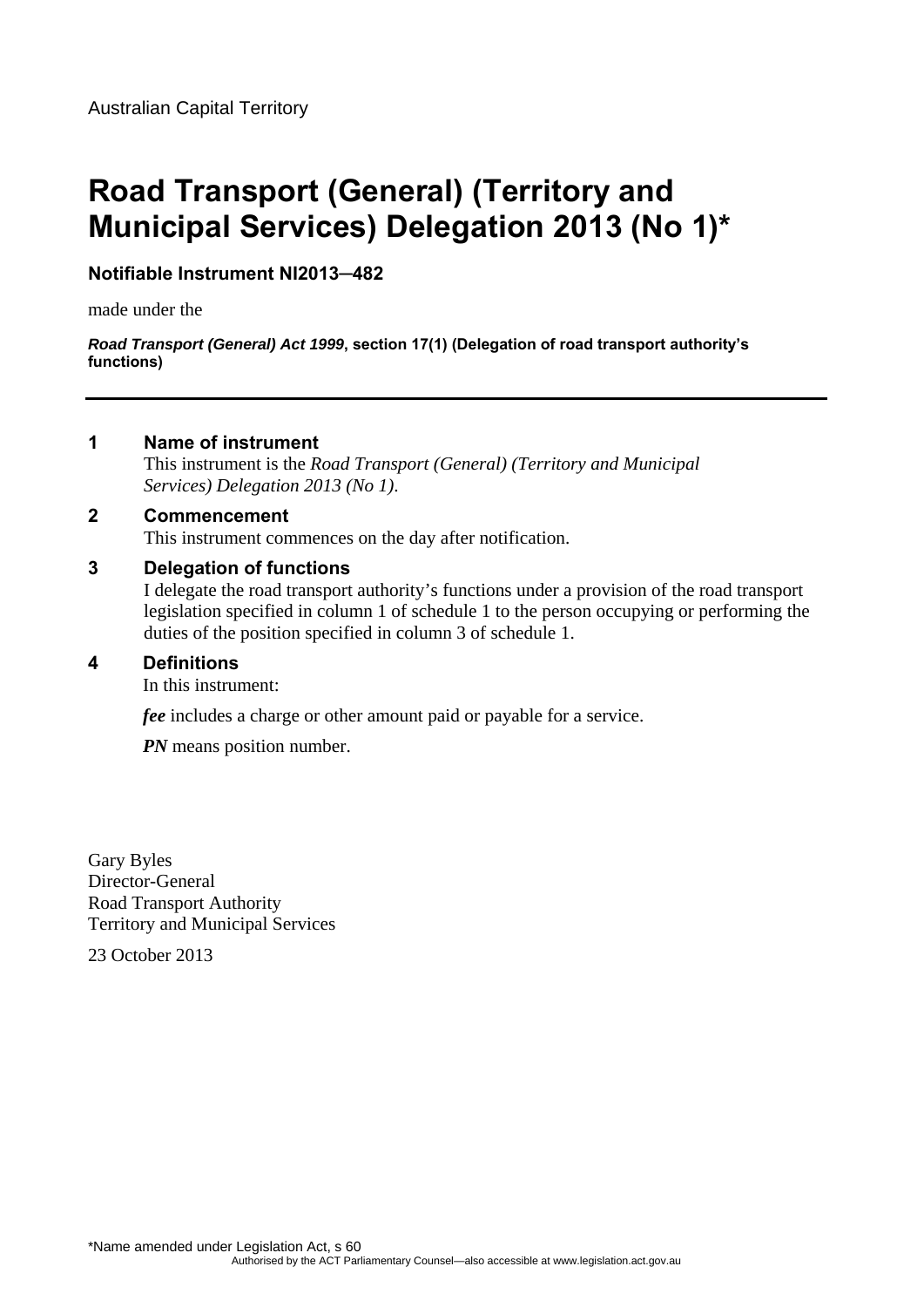| Column 1       | Column 2                    | Column 3        | Column 4                    |
|----------------|-----------------------------|-----------------|-----------------------------|
| Road transport | <b>Function description</b> | <b>Position</b> | <b>Position description</b> |
| legislation    |                             |                 |                             |
| provision      |                             |                 |                             |

# **Road Transport (Driver Licensing) Act 1999**

| <b>Road Transport</b><br>(Driver<br><b>Licensing</b> ) Act<br>1999 |                                                                        |                                                                                |                                            |
|--------------------------------------------------------------------|------------------------------------------------------------------------|--------------------------------------------------------------------------------|--------------------------------------------|
| Section 10                                                         | When road transport<br>authority may issue or<br>renew driver licences | ASO3, ASO4, ASO5 and<br><b>ASO6 Canberra Connect</b><br><b>Shopfront Staff</b> | Canberra Connect<br><b>Shopfront Staff</b> |
| Section 36                                                         | Use of photographs and<br>signatures                                   | ASO3, ASO4, ASO5 and<br><b>ASO6 Canberra Connect</b><br><b>Shopfront Staff</b> | Canberra Connect<br><b>Shopfront Staff</b> |
| Section 40                                                         | Additional matters about<br>identity                                   | ASO3, ASO4, ASO5 and<br><b>ASO6 Canberra Connect</b><br><b>Shopfront Staff</b> | Canberra Connect<br><b>Shopfront Staff</b> |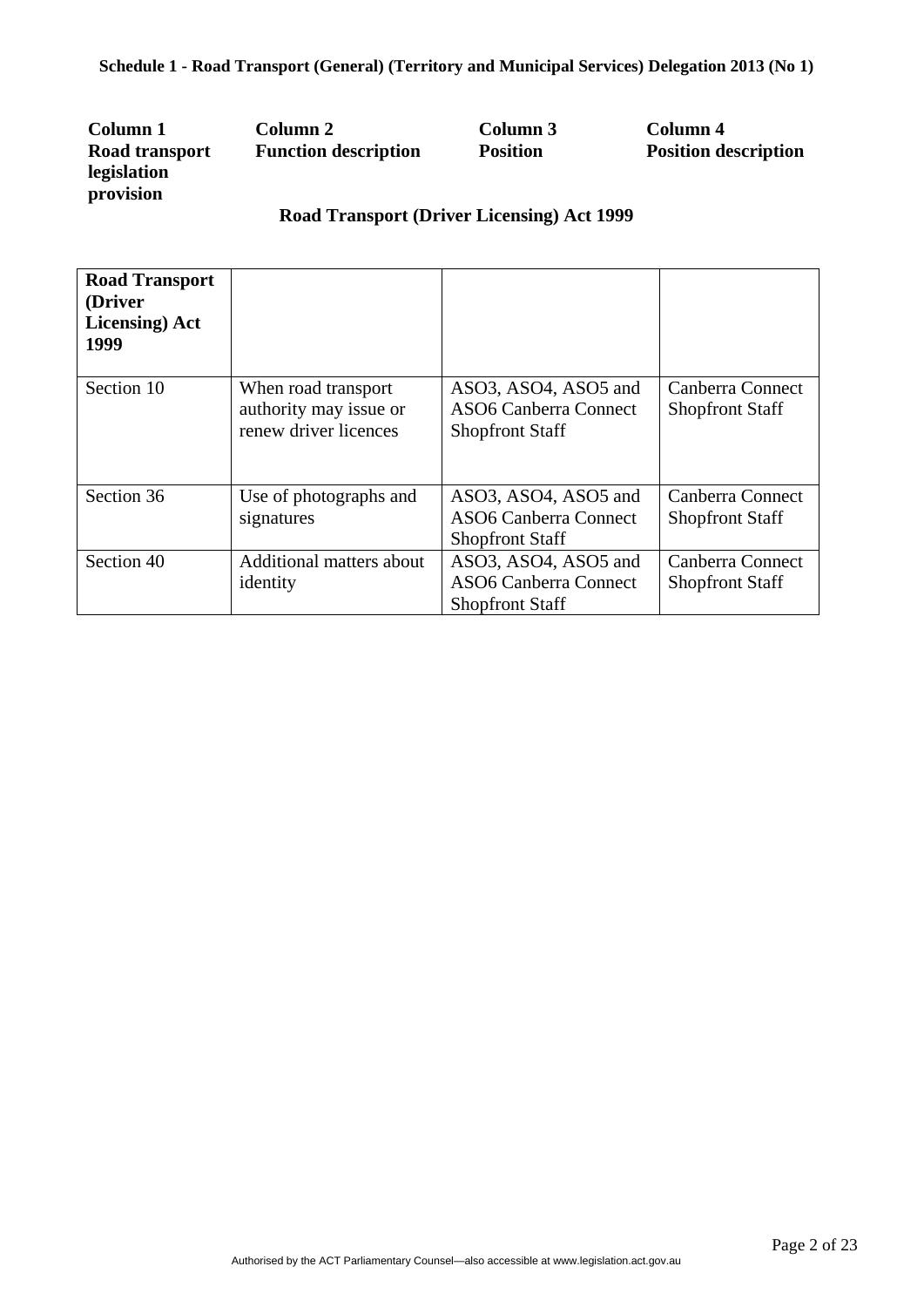| Column 1       | Column 2                    | Column 3        | Column 4                    |
|----------------|-----------------------------|-----------------|-----------------------------|
| Road transport | <b>Function description</b> | <b>Position</b> | <b>Position description</b> |
| legislation    |                             |                 |                             |
| provision      |                             |                 |                             |

## **Road Transport (Driver Licensing) Regulation 2000**

| <b>Road Transport</b><br>(Driver<br>Licensing)<br><b>Regulation 2000</b> |                                                                                                   |                                                                                |                                            |
|--------------------------------------------------------------------------|---------------------------------------------------------------------------------------------------|--------------------------------------------------------------------------------|--------------------------------------------|
| Section 13                                                               | Issue driver licence<br>receipts                                                                  | ASO3, ASO4, ASO5 and<br><b>ASO6 Canberra Connect</b><br><b>Shopfront Staff</b> | Canberra Connect<br><b>Shopfront Staff</b> |
| Section 68                                                               | Not count periods when<br>licence suspended in<br>determining length<br>licence held              | ASO3, ASO4, ASO5 and<br><b>ASO6 Canberra Connect</b><br><b>Shopfront Staff</b> | Canberra Connect<br><b>Shopfront Staff</b> |
| Section $85(5)$                                                          | Require an applicant for a<br>licence renewal to<br>comply with a provision<br>of section $69(6)$ | ASO3, ASO4, ASO5 and<br><b>ASO6 Canberra Connect</b><br><b>Shopfront Staff</b> | Canberra Connect<br><b>Shopfront Staff</b> |
| Section 138AB                                                            | Use photograph                                                                                    | ASO3, ASO4, ASO5 and<br><b>ASO6 Canberra Connect</b><br><b>Shopfront Staff</b> | Canberra Connect<br><b>Shopfront Staff</b> |
| Section 138B                                                             | Disclosure of<br>photographs and<br>signatures                                                    | ASO3, ASO4, ASO5 and<br><b>ASO6 Canberra Connect</b><br><b>Shopfront Staff</b> | Canberra Connect<br><b>Shopfront Staff</b> |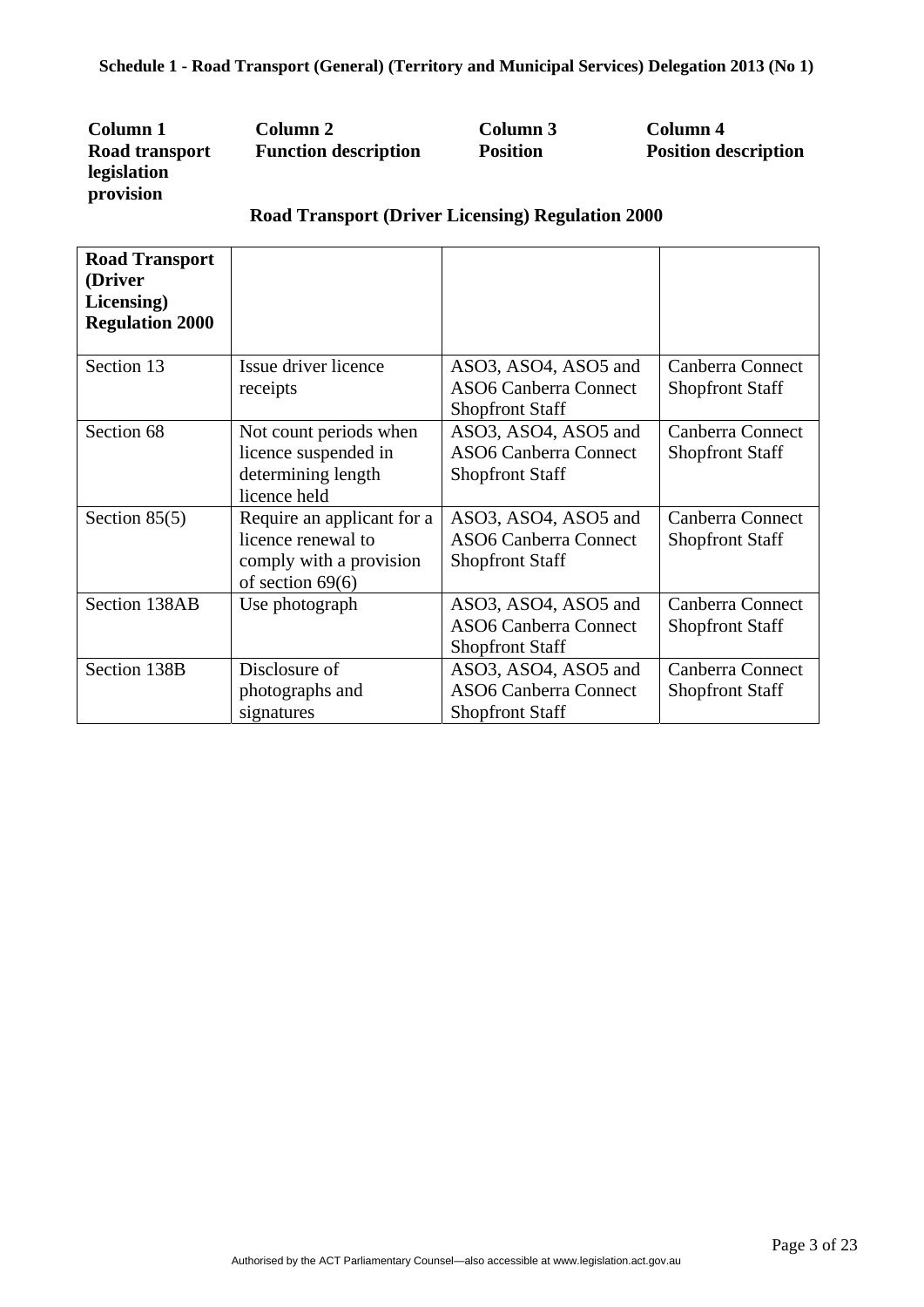| Column 1       | Column 2                    | Column 3        | Column 4                    |
|----------------|-----------------------------|-----------------|-----------------------------|
| Road transport | <b>Function description</b> | <b>Position</b> | <b>Position description</b> |
| legislation    |                             |                 |                             |
| provision      |                             |                 |                             |
|                |                             |                 |                             |

## **Road Transport (Mass, Dimensions and Loading) Act 2009**

| <b>Road Transport</b><br>(Mass,<br><b>Dimensions and</b><br><b>Loading</b> ) Act<br>2009 |                                                       |                 |                                                        |
|------------------------------------------------------------------------------------------|-------------------------------------------------------|-----------------|--------------------------------------------------------|
| Section 405                                                                              | Make application for<br>compensation order            | <b>PN E0276</b> | Director, Roads<br><b>ACT</b>                          |
|                                                                                          |                                                       | PN 25035        | Senior Manager,<br>Traffic<br>Management and<br>Safety |
| Section 406                                                                              | Provide certificate in<br>relation to application for | <b>PN E0276</b> | Director, Roads<br><b>ACT</b>                          |
|                                                                                          | compensation order                                    | PN 25035        | Senior Manager,<br>Traffic<br>Management and<br>Safety |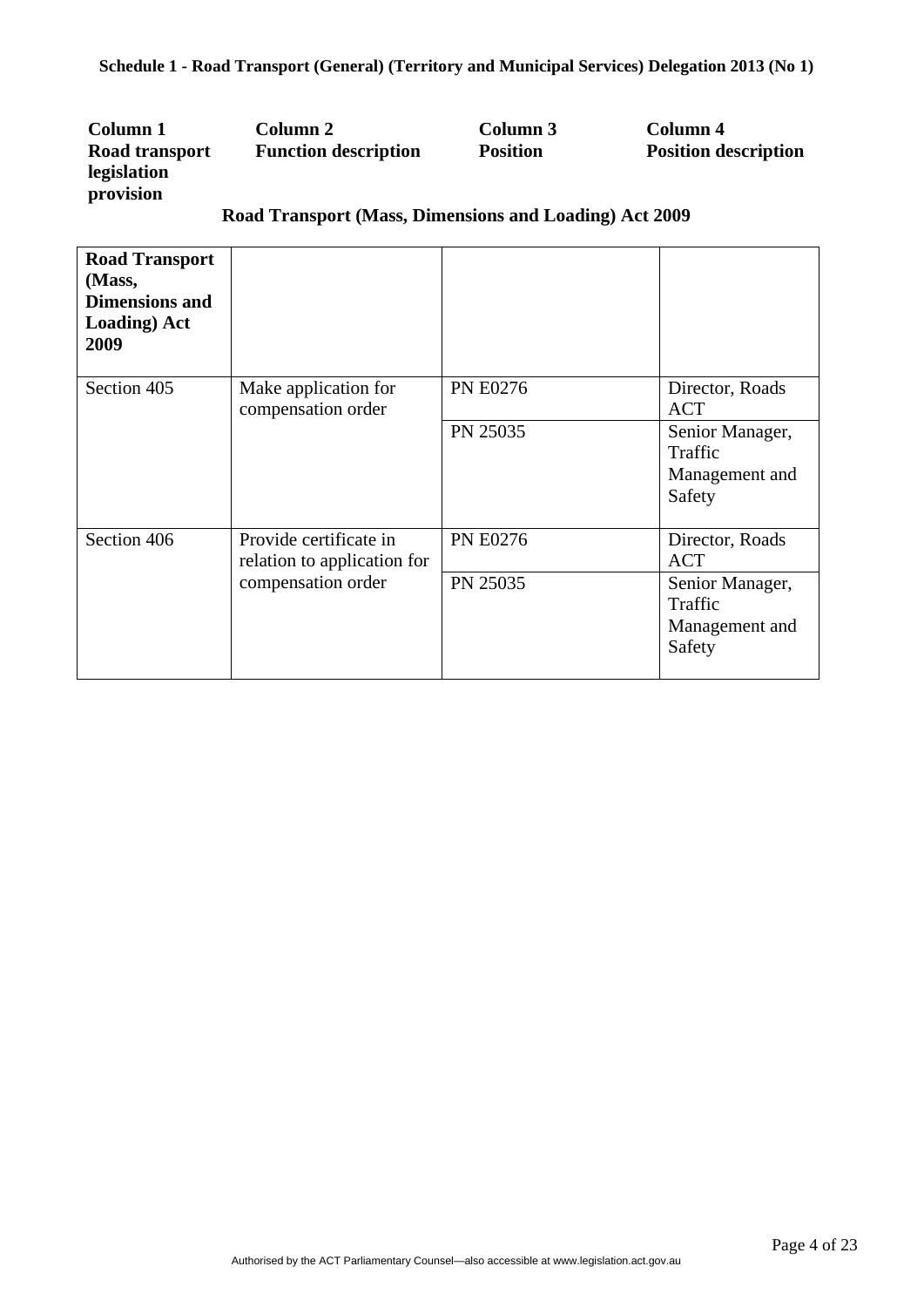| Column 1       | Column 2                    |  | Column 3        |  | Column 4                    |
|----------------|-----------------------------|--|-----------------|--|-----------------------------|
| Road transport | <b>Function description</b> |  | <b>Position</b> |  | <b>Position description</b> |
| legislation    |                             |  |                 |  |                             |
| provision      |                             |  |                 |  |                             |
|                |                             |  |                 |  |                             |

| <b>Road Transport</b><br>(Mass,<br><b>Dimensions and</b><br>Loading)<br><b>Regulation 2010</b> |                                          |                 |                                                        |
|------------------------------------------------------------------------------------------------|------------------------------------------|-----------------|--------------------------------------------------------|
| Section 11                                                                                     | Prohibit vehicles on<br>vulnerable roads | <b>PN E0276</b> | Director, Roads<br><b>ACT</b>                          |
|                                                                                                |                                          | PN 25035        | Senior Manager,<br>Traffic<br>Management and<br>Safety |
|                                                                                                |                                          | PN 46701        | Manager<br>Investigations                              |
|                                                                                                |                                          | PN 23563        | Senior Engineer,<br><b>Capital Works</b>               |
| Section 17                                                                                     | Issue Class 1 permit                     | <b>PN E0276</b> | Director, Roads<br><b>ACT</b>                          |
|                                                                                                |                                          | PN 25035        | Senior Manager,<br>Traffic<br>Management and<br>Safety |
|                                                                                                |                                          | PN 46701        | Manager<br>Investigations                              |
|                                                                                                |                                          | PN 23563        | Senior Engineer-<br>Capital Works                      |
|                                                                                                |                                          | PN 10596        | <b>Heavy Vehicle</b><br>Permits Officer                |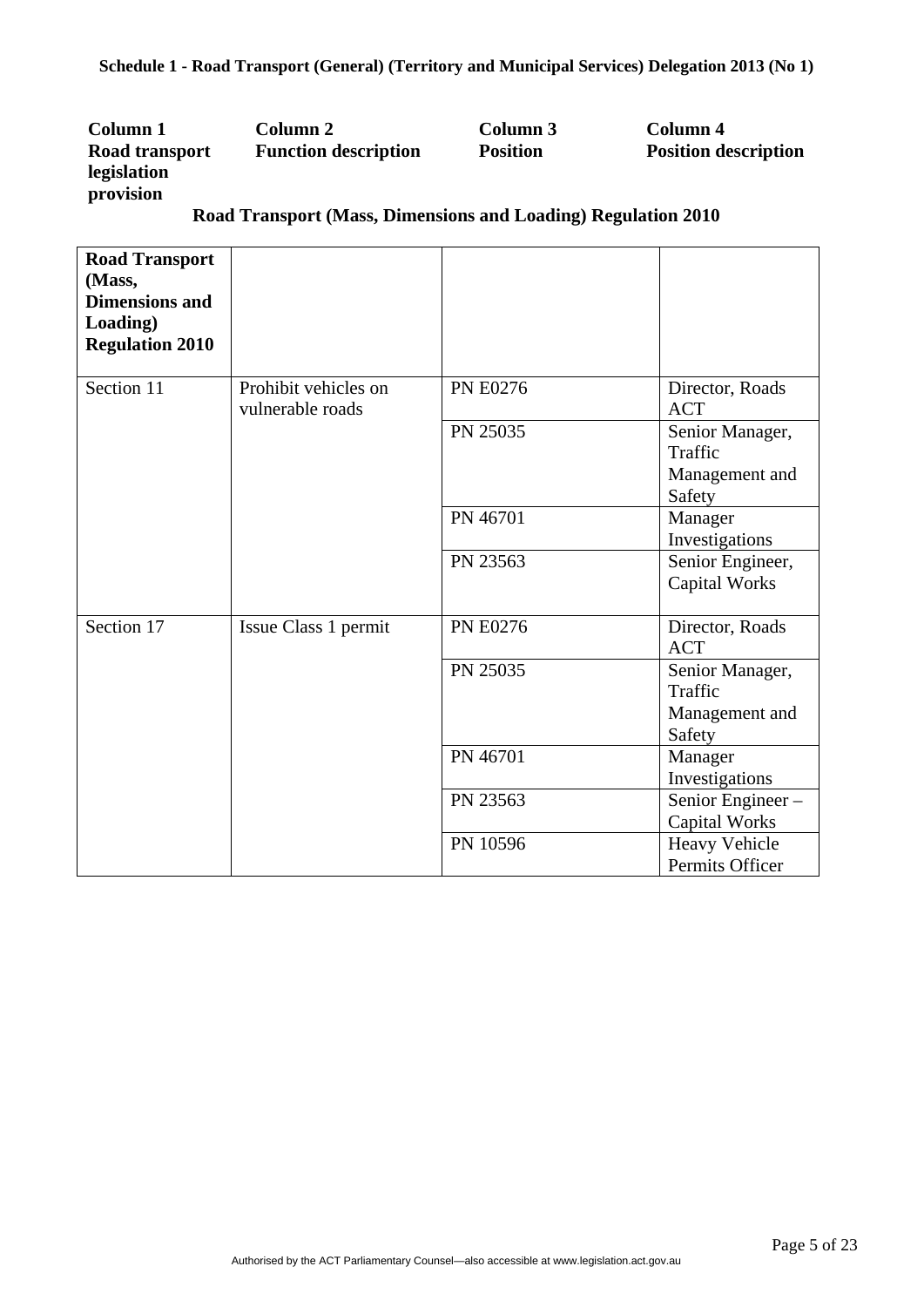| Column 1       | Column 2                    | Column 3        | Column 4                    |
|----------------|-----------------------------|-----------------|-----------------------------|
| Road transport | <b>Function description</b> | <b>Position</b> | <b>Position description</b> |
| legislation    |                             |                 |                             |
| provision      |                             |                 |                             |

| Section 24 | Issue Class 2 permit | <b>PN E0276</b> | Director, Roads      |
|------------|----------------------|-----------------|----------------------|
|            |                      |                 | <b>ACT</b>           |
|            |                      | PN 25035        | Senior Manager,      |
|            |                      |                 | Traffic              |
|            |                      |                 | Management and       |
|            |                      |                 | Safety               |
|            |                      | PN 46701        | Manager              |
|            |                      |                 | Investigations       |
|            |                      | PN 23563        | Senior Engineer-     |
|            |                      |                 | <b>Capital Works</b> |
|            |                      | PN 10596        | <b>Heavy Vehicle</b> |
|            |                      |                 | Permits Officer      |
| Section 31 | Issue Class 3 permit | <b>PN E0276</b> | Director, Roads      |
|            |                      |                 | <b>ACT</b>           |
|            |                      | PN 25035        | Senior Manager,      |
|            |                      |                 | Traffic              |
|            |                      |                 | Management and       |
|            |                      |                 | Safety               |
|            |                      | PN 46701        | Manager              |
|            |                      |                 | Investigations       |
|            |                      | PN 23563        | Senior Engineer-     |
|            |                      |                 | <b>Capital Works</b> |
|            |                      | PN 10596        | <b>Heavy Vehicle</b> |
|            |                      |                 | Permits Officer      |
| Section 41 | Issue exempt         | <b>PN E0276</b> | Director, Roads      |
|            | combination permit   |                 | <b>ACT</b>           |
|            |                      | PN 25035        | Senior Manager,      |
|            |                      |                 | Traffic              |
|            |                      |                 | Management and       |
|            |                      |                 | Safety               |
|            |                      | PN 46701        | Manager              |
|            |                      |                 | Investigations       |
|            |                      | PN 23563        | Senior Engineer-     |
|            |                      |                 | <b>Capital Works</b> |
|            |                      | PN 10596        | Heavy Vehicle        |
|            |                      |                 | Permits Officer      |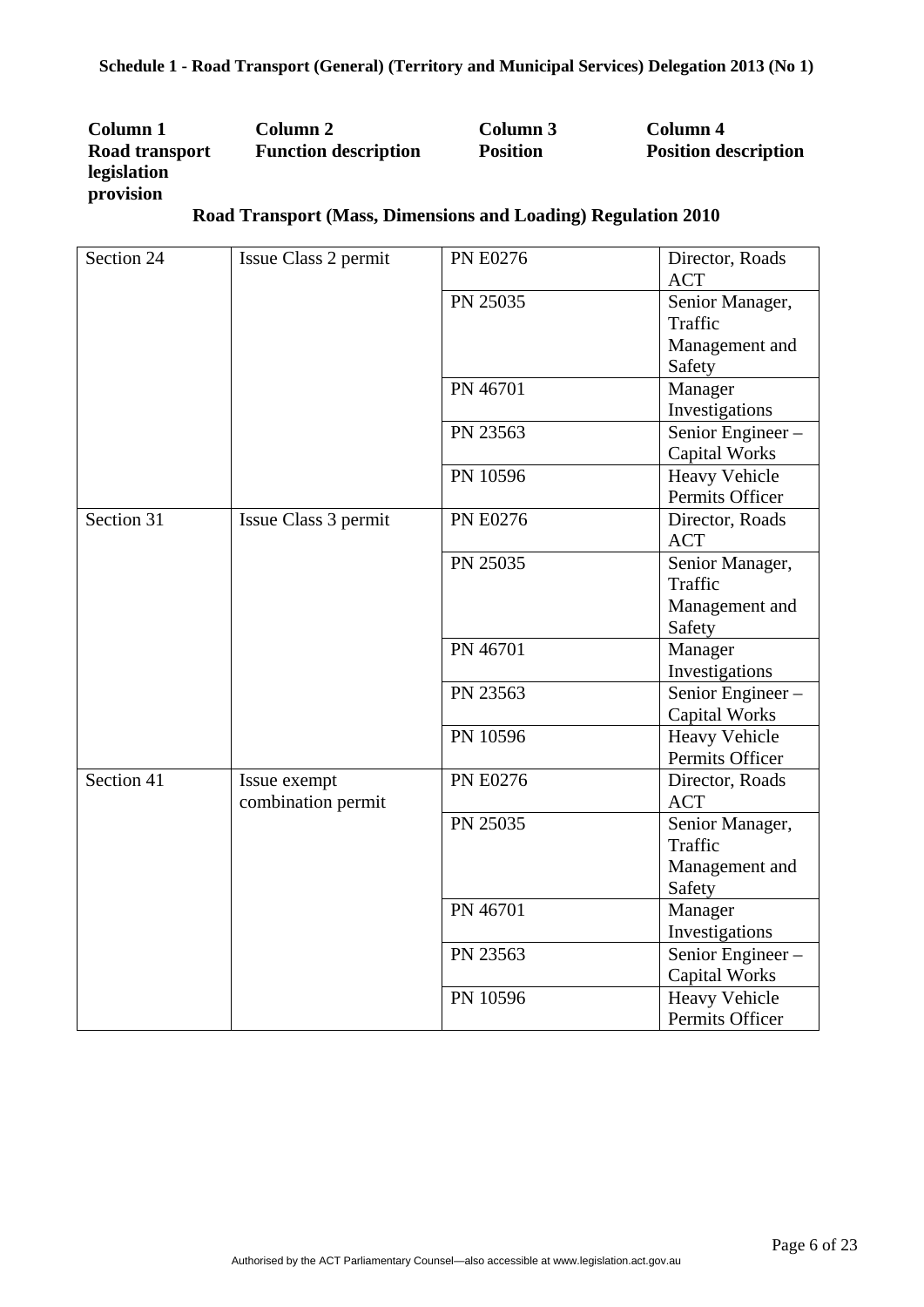| Column 1       | Column 2                    | Column 3        | Column 4                    |
|----------------|-----------------------------|-----------------|-----------------------------|
| Road transport | <b>Function description</b> | <b>Position</b> | <b>Position description</b> |
| legislation    |                             |                 |                             |
| provision      |                             |                 |                             |

| Section 48 | Issue higher mass limit<br>permit for eligible vehicle | <b>PN E0276</b> | Director, Roads<br><b>ACT</b>                          |
|------------|--------------------------------------------------------|-----------------|--------------------------------------------------------|
|            |                                                        | PN 25035        | Senior Manager,<br>Traffic<br>Management and           |
|            |                                                        | PN 46701        | Safety<br>Manager<br>Investigations                    |
|            |                                                        | PN 23563        | Senior Engineer-<br><b>Capital Works</b>               |
|            |                                                        | PN 10596        | <b>Heavy Vehicle</b><br>Permits Officer                |
| Section 54 | Determine gross road<br>train mass                     | <b>PN E0276</b> | Director, Roads<br><b>ACT</b>                          |
|            |                                                        | PN 25035        | Senior Manager,<br>Traffic<br>Management and<br>Safety |
|            |                                                        | PN 12008        | <b>Safety Senior</b><br>Manager, Strategic<br>Projects |
| Section 56 | Determine maximum<br>length of road trains             | <b>PN E0276</b> | Director, Roads<br><b>ACT</b>                          |
|            |                                                        | PN 25035        | Senior Manager,<br>Traffic<br>Management and<br>Safety |
|            |                                                        | PN 12008        | Safety Senior<br>Manager, Strategic<br>Projects        |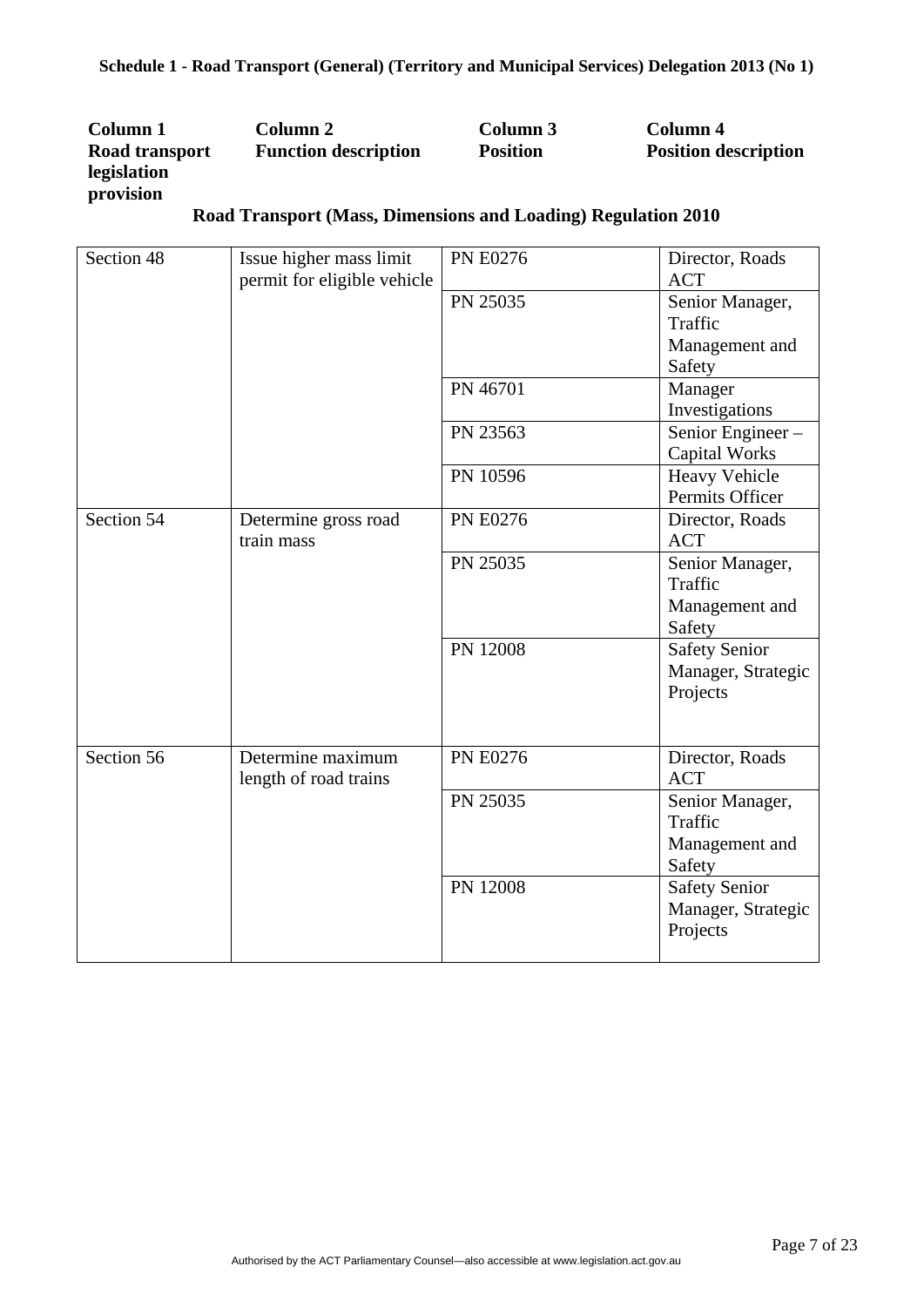| Column 1       | Column 2                    | Column 3        | Column 4                    |
|----------------|-----------------------------|-----------------|-----------------------------|
| Road transport | <b>Function description</b> | <b>Position</b> | <b>Position description</b> |
| legislation    |                             |                 |                             |
| provision      |                             |                 |                             |

| Section 59 | Determine special mass<br>limit or loading | <b>PN E0276</b> | Director, Roads<br><b>ACT</b> |
|------------|--------------------------------------------|-----------------|-------------------------------|
|            | requirements                               | PN 25035        | Senior Manager,               |
|            |                                            |                 | Traffic                       |
|            |                                            |                 | Management and                |
|            |                                            |                 | Safety                        |
|            |                                            | PN 46701        | Manager                       |
|            |                                            |                 | Investigations                |
|            |                                            | PN 23563        | Senior Engineer-              |
|            |                                            |                 | <b>Capital Works</b>          |
|            |                                            | PN 12008        | Senior Manager,               |
|            |                                            |                 | <b>Strategic Projects</b>     |
|            |                                            |                 |                               |
|            |                                            |                 |                               |
|            |                                            |                 |                               |
| Section 68 | Provide exemption in                       | <b>PN E0276</b> | Director, Roads               |
|            | emergency                                  |                 | <b>ACT</b>                    |
|            |                                            | PN 25035        | Senior Manager,               |
|            |                                            |                 | Traffic                       |
|            |                                            |                 | Management and                |
|            |                                            |                 | Safety                        |
|            |                                            | PN 46701        | Manager                       |
|            |                                            |                 | Investigations                |
|            |                                            | PN 23563        | Senior Engineer-              |
|            |                                            |                 | <b>Capital Works</b>          |
|            |                                            | PN 10596        | Heavy Vehicle                 |
|            |                                            |                 | Permits Officer               |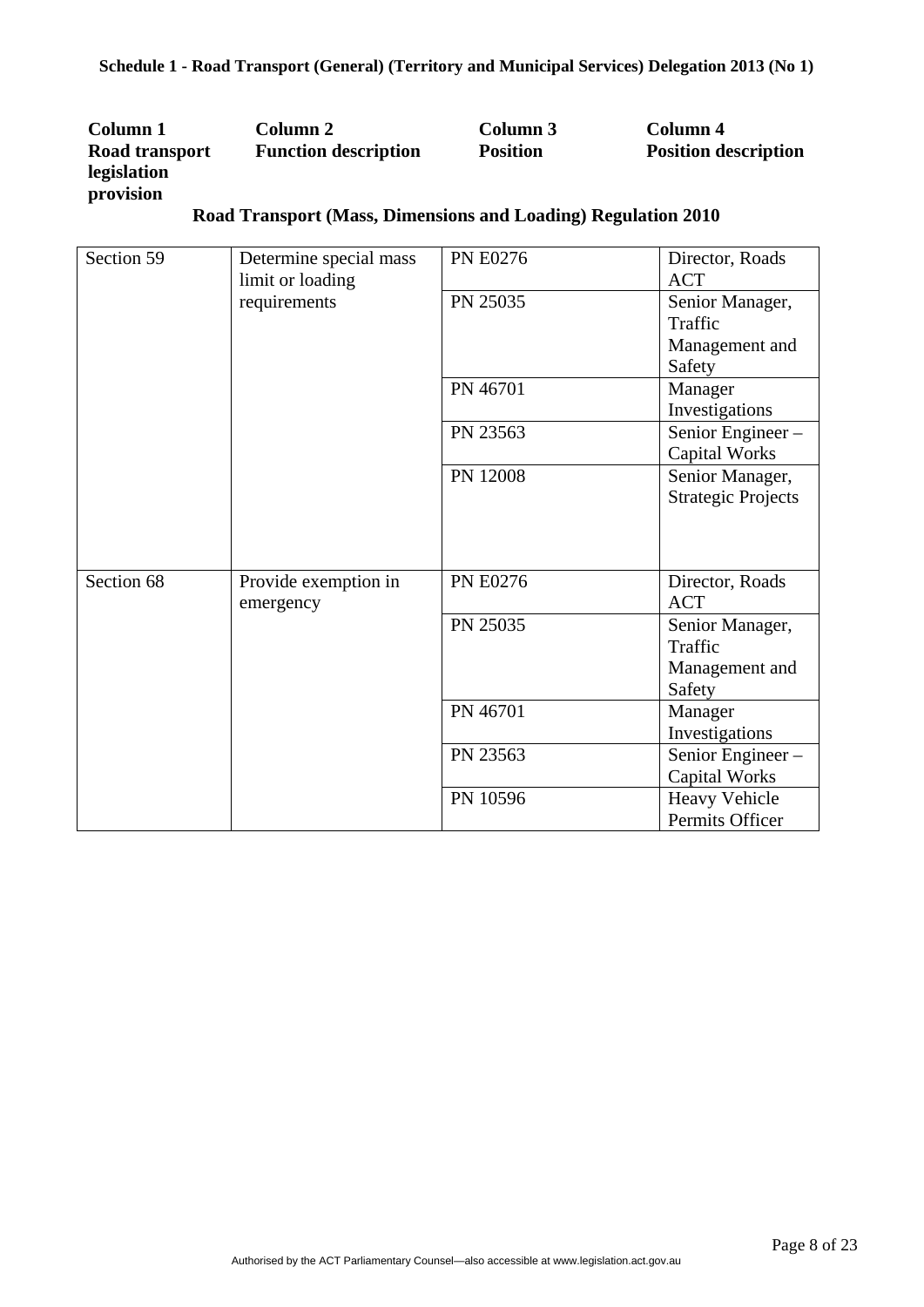| Column 1       | Column 2                    | Column 3        | Column 4                    |
|----------------|-----------------------------|-----------------|-----------------------------|
| Road transport | <b>Function description</b> | <b>Position</b> | <b>Position description</b> |
| legislation    |                             |                 |                             |
| provision      |                             |                 |                             |

# **Road Transport (Public Passenger Services) Regulation 2002**

| <b>Road Transport</b><br>(Public<br>Passenger<br>Services)<br><b>Regulation 2002</b> |                          |                 |                                                        |
|--------------------------------------------------------------------------------------|--------------------------|-----------------|--------------------------------------------------------|
| Section 70                                                                           | Appointment of bus stops | <b>PN E0276</b> | Director, Roads<br><b>ACT</b>                          |
|                                                                                      |                          | PN 25035        | Senior Manager,<br>Traffic<br>Management and<br>Safety |
|                                                                                      |                          | PN 46701        | Manager<br>Investigations                              |
|                                                                                      |                          | PN 23563        | Senior Engineer-<br><b>Capital Works</b>               |
|                                                                                      |                          | PN 12008        | Senior Manager,<br><b>Strategic Projects</b>           |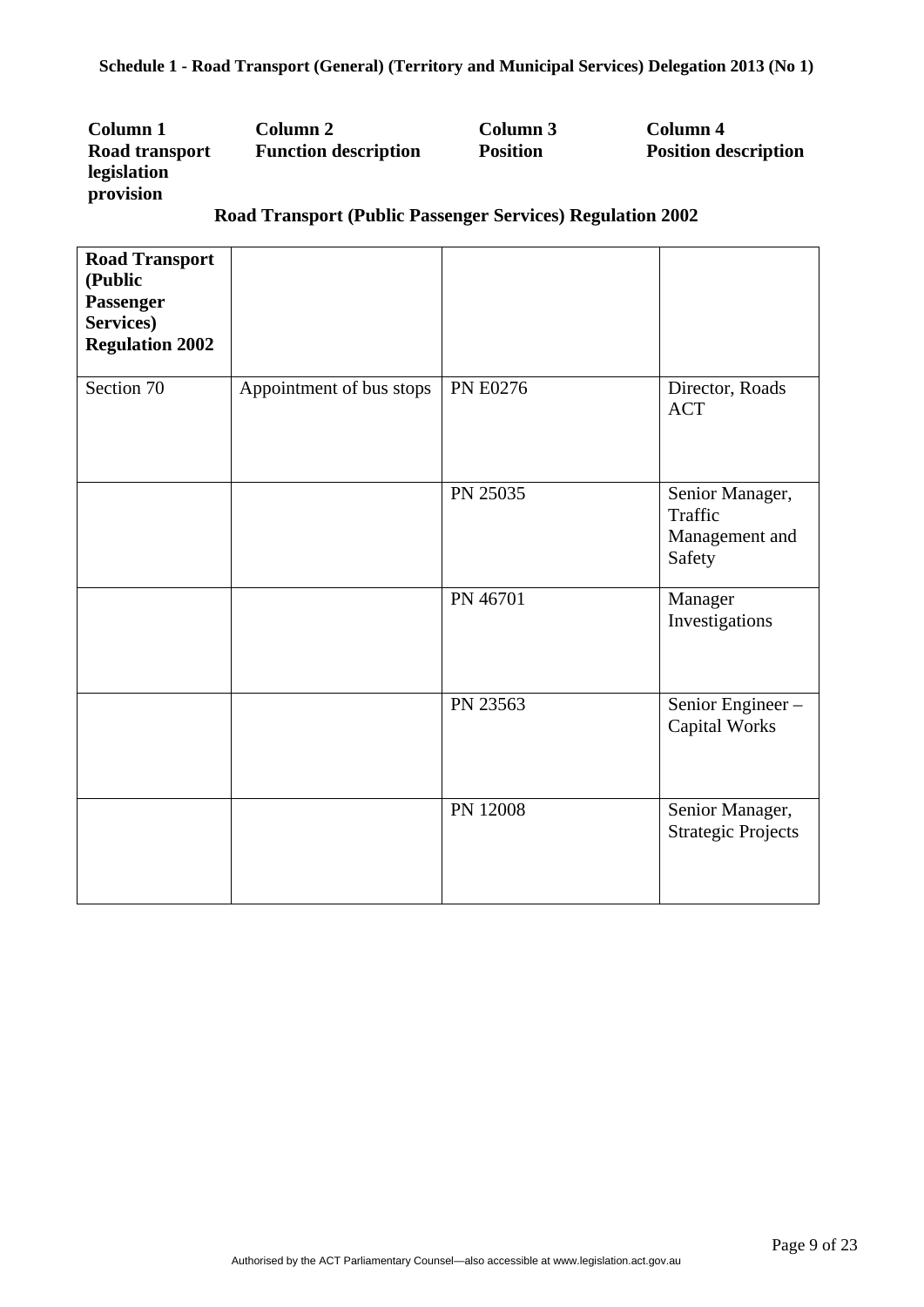| Column 1       | Column 2                    | Column 3        | Column 4                    |
|----------------|-----------------------------|-----------------|-----------------------------|
| Road transport | <b>Function description</b> | <b>Position</b> | <b>Position description</b> |
| legislation    |                             |                 |                             |
| provision      |                             |                 |                             |
| –              | $\sim$ $\sim$ $\sim$ $\sim$ |                 |                             |

## **Road Transport (Safety and Traffic Management) Act 1999**

| <b>Road Transport</b><br>(Safety and<br><b>Traffic</b><br><b>Management</b> )<br><b>Act 1999</b> |                                                            |           |                                                                      |
|--------------------------------------------------------------------------------------------------|------------------------------------------------------------|-----------|----------------------------------------------------------------------|
| Section 18                                                                                       | Authorise persons to<br>install traffic control<br>devices | PN E00276 | <b>Director Roads</b><br><b>ACT</b>                                  |
|                                                                                                  |                                                            | PN 25035  | Senior Manager<br>Traffic<br>Management and<br>Safety                |
|                                                                                                  |                                                            | PN 01794  | Manager Traffic<br>Signals                                           |
|                                                                                                  |                                                            | PN 03628  | Senior Engineer,<br><b>Traffic Signals</b>                           |
|                                                                                                  |                                                            | PN 46701  | Manager<br>Investigations                                            |
|                                                                                                  |                                                            | PN 23583  | Senior Engineer,<br>Traffic<br>Management                            |
|                                                                                                  |                                                            | PN 23563  | Senior Engineer,<br><b>Capital Works</b>                             |
|                                                                                                  |                                                            | PN 23592  | Permits Officer,<br>Capital Works                                    |
|                                                                                                  |                                                            | PN 11891  | <b>Manager Asset</b><br>Acceptance                                   |
|                                                                                                  |                                                            | PN 11893  | Project Manager<br>Greenfield, Asset<br>Acceptance                   |
|                                                                                                  |                                                            | PN 11894  | Project Manager<br>Brownfield and<br>Infill, Asset<br>Acceptance     |
|                                                                                                  |                                                            | PN 12330  | Project Coordinator<br>Brownfield and<br>Infill, Asset<br>Acceptance |
|                                                                                                  |                                                            | PN 12331  | Project<br>Coordinator<br>Greenfield, Asset<br>Acceptance            |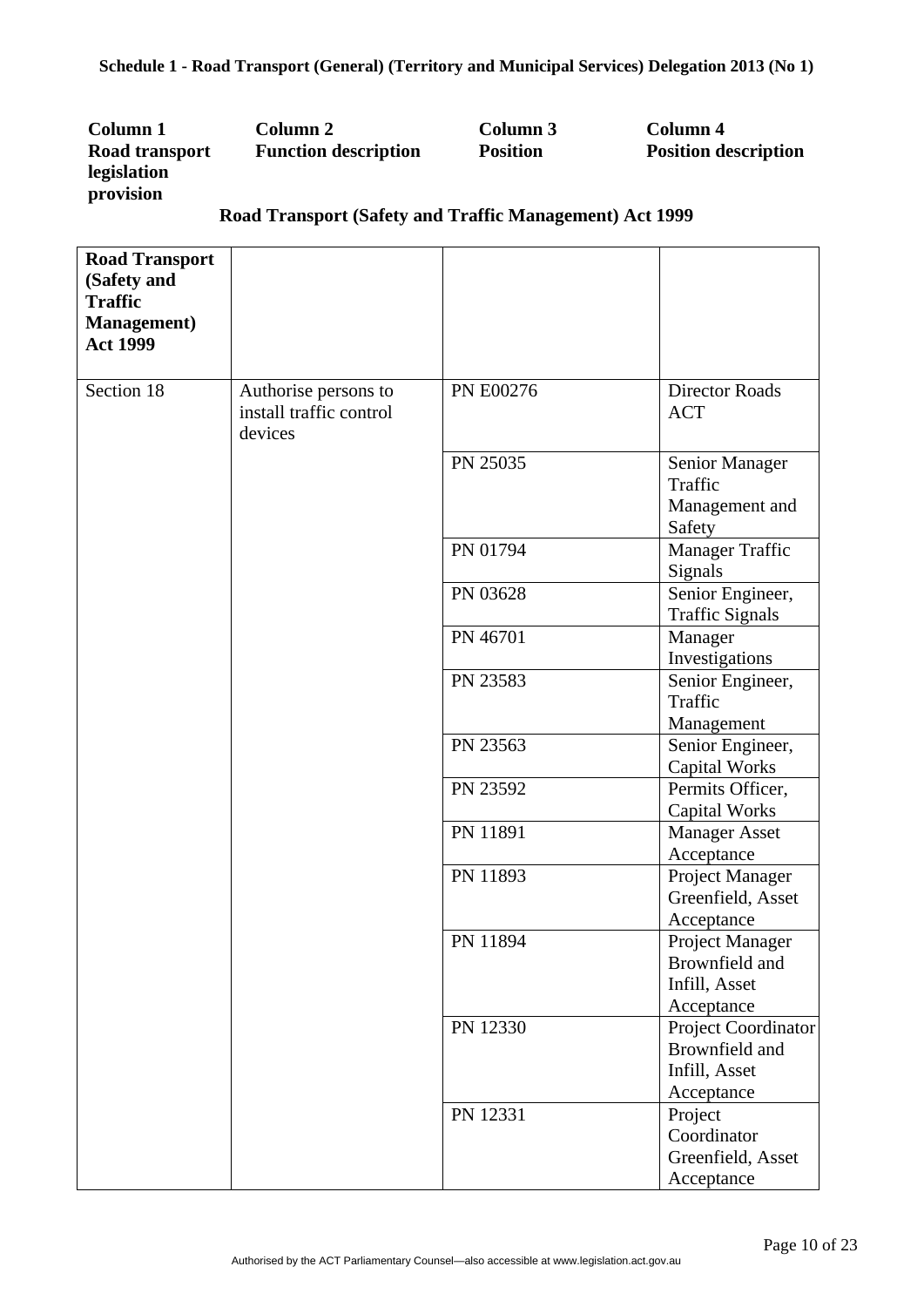| Column 1       | Column 2                    | Column 3        | Column 4                    |
|----------------|-----------------------------|-----------------|-----------------------------|
| Road transport | <b>Function description</b> | <b>Position</b> | <b>Position description</b> |
| legislation    |                             |                 |                             |
| provision      |                             |                 |                             |

# **Road Transport (Safety and Traffic Management) Act 1999**

|            |                           | PN 14066  | Senior Project          |
|------------|---------------------------|-----------|-------------------------|
|            |                           |           | Engineer, Traffic,      |
|            |                           |           | <b>Asset Acceptance</b> |
|            |                           | PN 14768  | Manager Capital         |
|            |                           |           | Works, Major            |
|            |                           |           | <b>Capital Works</b>    |
|            |                           | PN 14797  | Capital Works           |
|            |                           |           | Officer, Major          |
|            |                           |           | Capital Works           |
|            |                           | PN 12048  | Senior Engineer,        |
|            |                           |           | <b>Road Safety</b>      |
|            |                           |           |                         |
| Section 20 | Direct a person to remove | PN E00276 | <b>Director Roads</b>   |
|            | unauthorised devices      |           | <b>ACT</b>              |
|            |                           | PN 25035  | Senior Manager          |
|            |                           |           | Traffic                 |
|            |                           |           | Management and          |
|            |                           |           | Safety                  |
|            |                           | PN 01794  | Manager Traffic         |
|            |                           |           | Signals                 |
|            |                           | PN 03628  | Senior Engineer,        |
|            |                           |           | <b>Traffic Signals</b>  |
|            |                           | PN 46701  | Manager                 |
|            |                           |           | Investigations          |
|            |                           | PN 23583  | Senior Engineer,        |
|            |                           |           | Traffic                 |
|            |                           |           | Management              |
|            |                           | PN 23563  | Senior Engineer,        |
|            |                           |           | <b>Capital Works</b>    |
|            |                           | PN 23592  | Permits Officer,        |
|            |                           |           | Capital Works           |
|            |                           | PN 11891  | <b>Manager Asset</b>    |
|            |                           |           | Acceptance              |
|            |                           | PN 11893  | Project Manager         |
|            |                           |           | Greenfield, Asset       |
|            |                           |           | Acceptance              |
|            |                           | PN 11894  | Project Manager         |
|            |                           |           | Brownfield and          |
|            |                           |           | Infill, Asset           |
|            |                           |           | Acceptance              |
|            |                           | PN 12330  | Project Coordinator     |
|            |                           |           | Brownfield and          |
|            |                           |           | Infill, Asset           |
|            |                           |           | Acceptance              |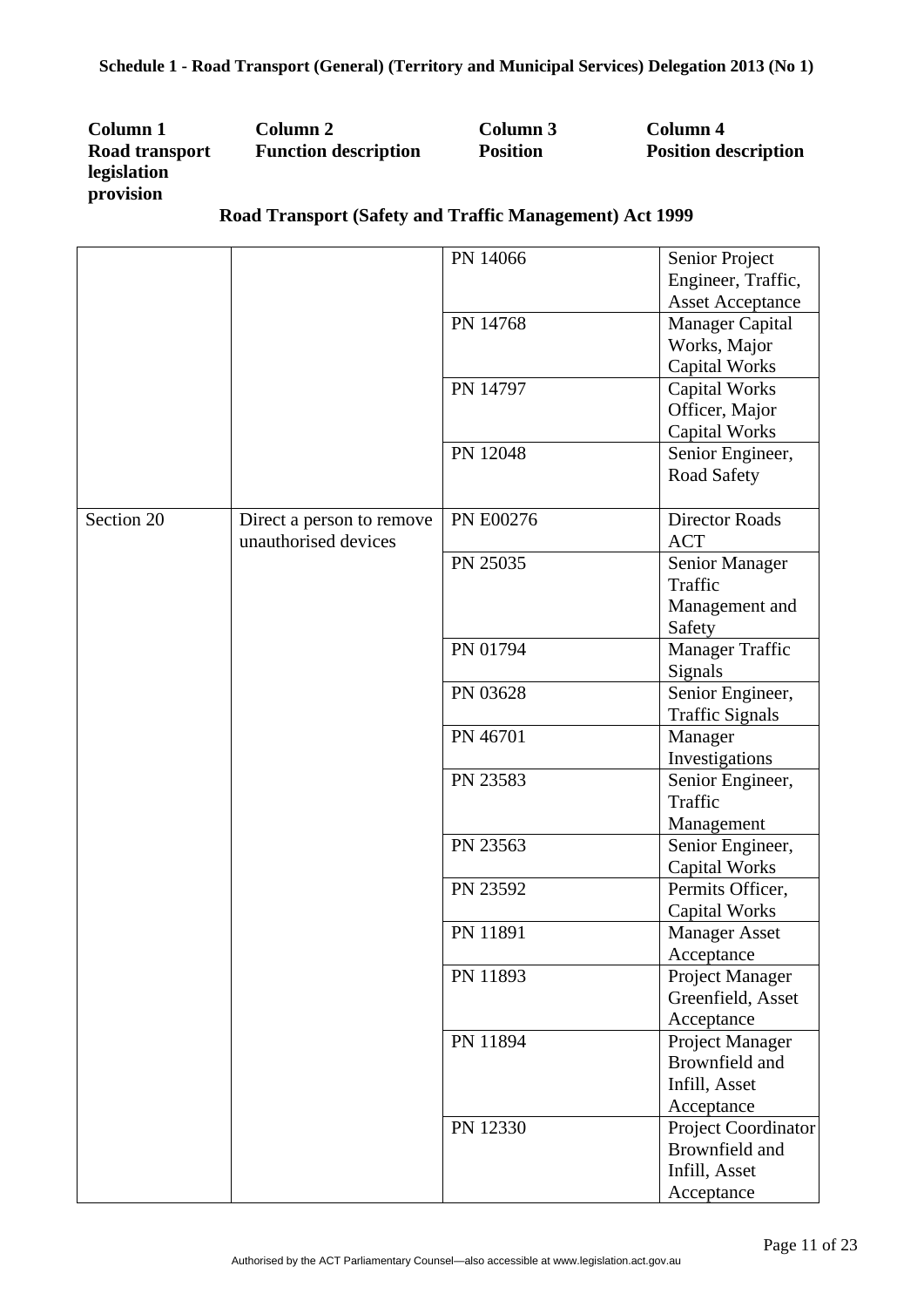| Column 1       | Column 2                    | Column 3        | Column 4                    |
|----------------|-----------------------------|-----------------|-----------------------------|
| Road transport | <b>Function description</b> | <b>Position</b> | <b>Position description</b> |
| legislation    |                             |                 |                             |
| provision      |                             |                 |                             |

# **Road Transport (Safety and Traffic Management) Act 1999**

| PN 12331 | Project                 |
|----------|-------------------------|
|          | Coordinator             |
|          | Greenfield, Asset       |
|          | Acceptance              |
| PN 14066 | Senior Project          |
|          | Engineer, Traffic,      |
|          | <b>Asset Acceptance</b> |
| PN 14768 | <b>Manager Capital</b>  |
|          | Works, Major            |
|          | <b>Capital Works</b>    |
| PN 14797 | <b>Capital Works</b>    |
|          | Officer, Major          |
|          | <b>Capital Works</b>    |
| PN 12048 | Senior Engineer,        |
|          | <b>Road Safety</b>      |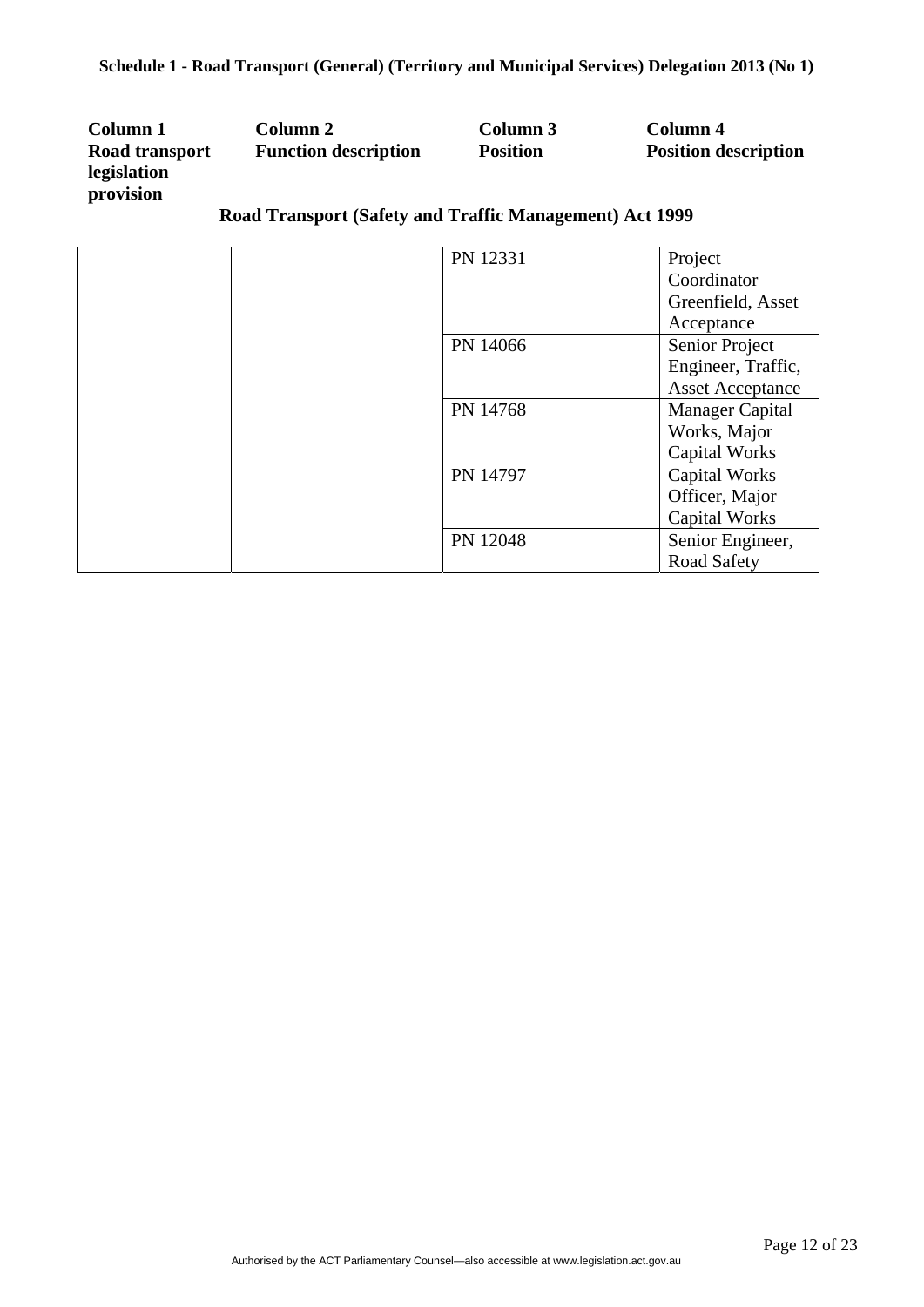| Column 1       |       | Column 2                    |                      |  |  | Column 3        |  | Column 4                    |
|----------------|-------|-----------------------------|----------------------|--|--|-----------------|--|-----------------------------|
| Road transport |       | <b>Function description</b> |                      |  |  | <b>Position</b> |  | <b>Position description</b> |
| legislation    |       |                             |                      |  |  |                 |  |                             |
| provision      |       |                             |                      |  |  |                 |  |                             |
|                | - - - |                             | $\sim$ $\sim$ $\sim$ |  |  |                 |  | $\cdots$                    |

## **Road Transport (Safety and Traffic Management) Regulation 2000**

| <b>Road Transport</b><br>(Safety and |                                                |                  |                                               |
|--------------------------------------|------------------------------------------------|------------------|-----------------------------------------------|
| <b>Traffic</b>                       |                                                |                  |                                               |
| <b>Management</b> )                  |                                                |                  |                                               |
| <b>Regulation 2000</b>               |                                                |                  |                                               |
|                                      |                                                |                  |                                               |
| Section $42(3)$                      | Exempt a person from                           | PN E00276        | <b>Director Roads</b>                         |
|                                      | subsection $(1)$ , which                       |                  | <b>ACT</b>                                    |
|                                      | prohibits vehicles under                       | PN 25035         | Senior Manager                                |
|                                      | 4.5t from towing another                       |                  | Traffic                                       |
|                                      | vehicle under certain                          |                  | Management and                                |
|                                      | circumstances                                  |                  | Safety                                        |
|                                      |                                                | PN 01794         | <b>Manager Traffic</b>                        |
|                                      |                                                |                  | Signals                                       |
|                                      |                                                | PN 46701         | Manager                                       |
|                                      |                                                |                  | Investigations                                |
|                                      |                                                | PN 23563         | Senior Engineer,                              |
| Section 46                           |                                                | <b>PN E00276</b> | <b>Capital Works</b><br><b>Director Roads</b> |
|                                      | Temporary closure of<br>metered parking spaces |                  | <b>ACT</b>                                    |
|                                      |                                                | PN 25035         | Senior Manager                                |
|                                      |                                                |                  | Traffic                                       |
|                                      |                                                |                  | Management and                                |
|                                      |                                                |                  | Safety                                        |
| Section 51                           | Temporary closure of                           | <b>PN E00276</b> | Director Roads                                |
|                                      | ticket parking spaces and                      |                  | <b>ACT</b>                                    |
|                                      | areas                                          | PN 25035         | Senior Manager,                               |
|                                      |                                                |                  | Traffic                                       |
|                                      |                                                |                  | Management and                                |
|                                      |                                                |                  | Safety                                        |
|                                      |                                                | PN 01794         | <b>Manager Traffic</b>                        |
|                                      |                                                |                  | Signals                                       |
|                                      |                                                | PN 46701         | Manager                                       |
|                                      |                                                |                  | Investigations                                |
|                                      |                                                | PN 23563         | Senior Engineer-                              |
|                                      |                                                |                  | <b>Capital Works</b>                          |
|                                      |                                                | PN 23592         | Permits Officer,                              |
|                                      |                                                |                  | <b>Capital Works</b>                          |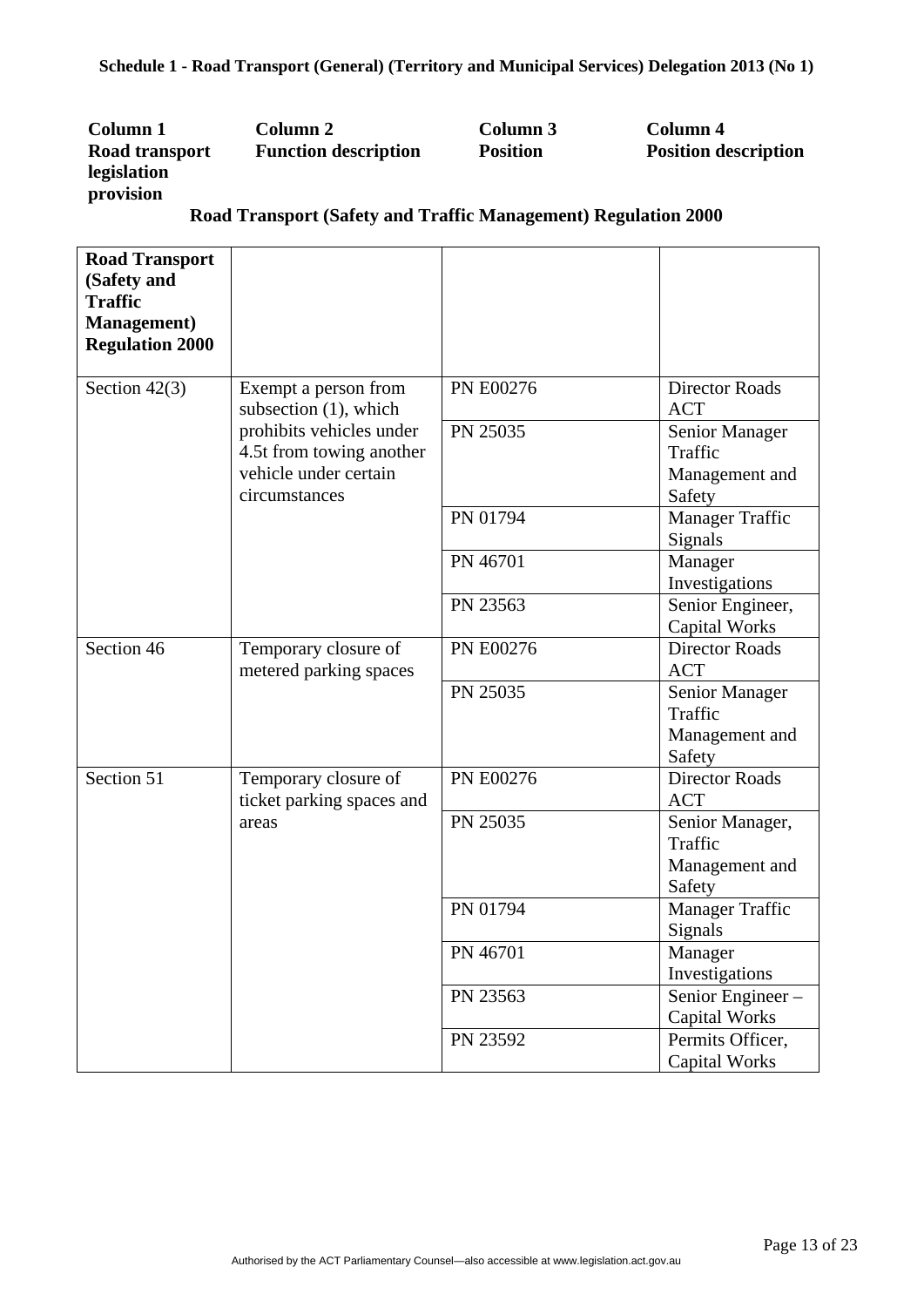| Column 1       | Column 2                    | Column 3        | Column 4                    |
|----------------|-----------------------------|-----------------|-----------------------------|
| Road transport | <b>Function description</b> | <b>Position</b> | <b>Position description</b> |
| legislation    |                             |                 |                             |
| provision      |                             |                 |                             |

## **Road Transport (Vehicle Registration) Act 1999**

| <b>Road Transport</b><br>(Vehicle                             |                                           |
|---------------------------------------------------------------|-------------------------------------------|
| <b>Registration</b> ) Act                                     |                                           |
| 1999                                                          |                                           |
| PN 18911                                                      |                                           |
| Section 8<br>Registrable vehicles<br>based outside ACT not to | Canberra Connect<br><b>Contact Centre</b> |
| be registered                                                 |                                           |
| PN 2150                                                       | Senior Manager<br>Canberra Connect        |
|                                                               | <b>Contact Centre</b>                     |
|                                                               | Operations                                |
|                                                               | Manager                                   |
| PN 23304                                                      | Canberra Connect                          |
|                                                               | <b>Contact Centre</b>                     |
|                                                               | Workforce                                 |
|                                                               | Manager                                   |
| ASO3, ASO4, ASO5 and                                          | Canberra Connect                          |
| <b>ASO6 Canberra Connect</b>                                  | <b>Contact Centre</b>                     |
| <b>Contact Centre Staff</b><br><b>Staff</b>                   |                                           |
| ASO3, ASO4, ASO5 and                                          | Canberra Connect                          |
| <b>ASO6 Canberra Connect</b>                                  | <b>Shopfront Staff</b>                    |
| <b>Shopfront Staff</b>                                        |                                           |
| Section 29<br>PN 18911<br>Registered operators                | Canberra Connect                          |
|                                                               | <b>Contact Centre</b>                     |
|                                                               | Senior Manager                            |
| PN 2150                                                       | Canberra Connect                          |
|                                                               | <b>Contact Centre</b>                     |
|                                                               | Operations                                |
|                                                               | Manager                                   |
| PN 23304                                                      | Canberra Connect                          |
|                                                               | <b>Contact Centre</b>                     |
|                                                               | Workforce                                 |
|                                                               | Manager                                   |
| ASO3, ASO4, ASO5 and<br><b>ASO6 Canberra Connect</b>          | Canberra Connect<br><b>Contact Centre</b> |
| <b>Contact Centre Staff</b><br>Staff                          |                                           |
| ASO3, ASO4, ASO5 and                                          | Canberra Connect                          |
| <b>ASO6 Canberra Connect</b>                                  | <b>Shopfront Staff</b>                    |
| <b>Shopfront Staff</b>                                        |                                           |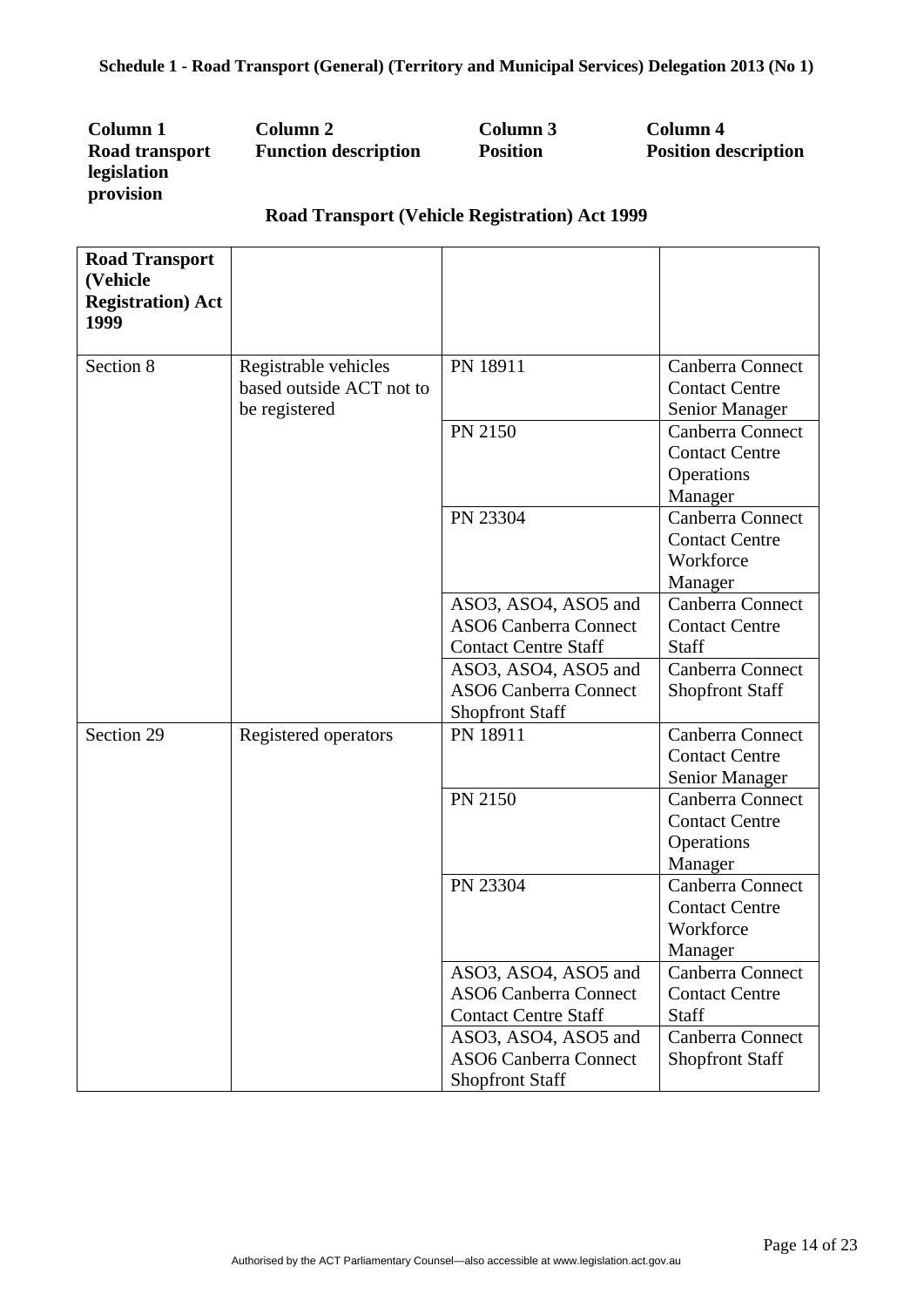| Column 1       | Column 2                    | Column 3        | Column 4                    |
|----------------|-----------------------------|-----------------|-----------------------------|
| Road transport | <b>Function description</b> | <b>Position</b> | <b>Position description</b> |
| legislation    |                             |                 |                             |
| provision      |                             |                 |                             |
|                |                             |                 |                             |

| <b>Road Transport</b><br>(Vehicle<br><b>Registration</b> )<br><b>Regulation 2000</b> |                                                                     |                                                                                     |                                                                    |
|--------------------------------------------------------------------------------------|---------------------------------------------------------------------|-------------------------------------------------------------------------------------|--------------------------------------------------------------------|
| Section $26(2)$                                                                      | Eligible vehicles                                                   | PN 18911                                                                            | Canberra Connect<br><b>Contact Centre</b><br>Senior Manager        |
|                                                                                      |                                                                     | PN 2150                                                                             | Canberra Connect<br><b>Contact Centre</b><br>Operations<br>Manager |
|                                                                                      |                                                                     | PN 23304                                                                            | Canberra Connect<br><b>Contact Centre</b><br>Workforce<br>Manager  |
|                                                                                      |                                                                     | ASO3, ASO4, ASO5 and<br><b>ASO6 Canberra Connect</b><br><b>Contact Centre Staff</b> | Canberra Connect<br><b>Contact Centre</b><br>Staff                 |
|                                                                                      |                                                                     | ASO3, ASO4, ASO5 and<br><b>ASO6 Canberra Connect</b><br><b>Shopfront Staff</b>      | Canberra Connect<br><b>Shopfront Staff</b>                         |
| Section $27(2)$                                                                      | Refusal to register an<br>eligible vehicle                          | ASO3, ASO4, ASO5 and<br><b>ASO6 Canberra Connect</b><br><b>Shopfront Staff</b>      | Canberra Connect<br>Shopfront Staff                                |
| Section 28                                                                           | Information that may be<br>required for registration<br>application | PN 18911                                                                            | Canberra Connect<br><b>Contact Centre</b><br>Senior Manager        |
|                                                                                      |                                                                     | PN 2150                                                                             | Canberra Connect<br><b>Contact Centre</b><br>Operations<br>Manager |
|                                                                                      |                                                                     | PN 23304                                                                            | Canberra Connect<br><b>Contact Centre</b><br>Workforce<br>Manager  |
|                                                                                      |                                                                     | ASO3, ASO4, ASO5 and<br><b>ASO6 Canberra Connect</b><br><b>Contact Centre Staff</b> | Canberra Connect<br><b>Contact Centre</b><br>Staff                 |
|                                                                                      |                                                                     | ASO3, ASO4, ASO5 and<br><b>ASO6 Canberra Connect</b><br><b>Shopfront Staff</b>      | Canberra Connect<br><b>Shopfront Staff</b>                         |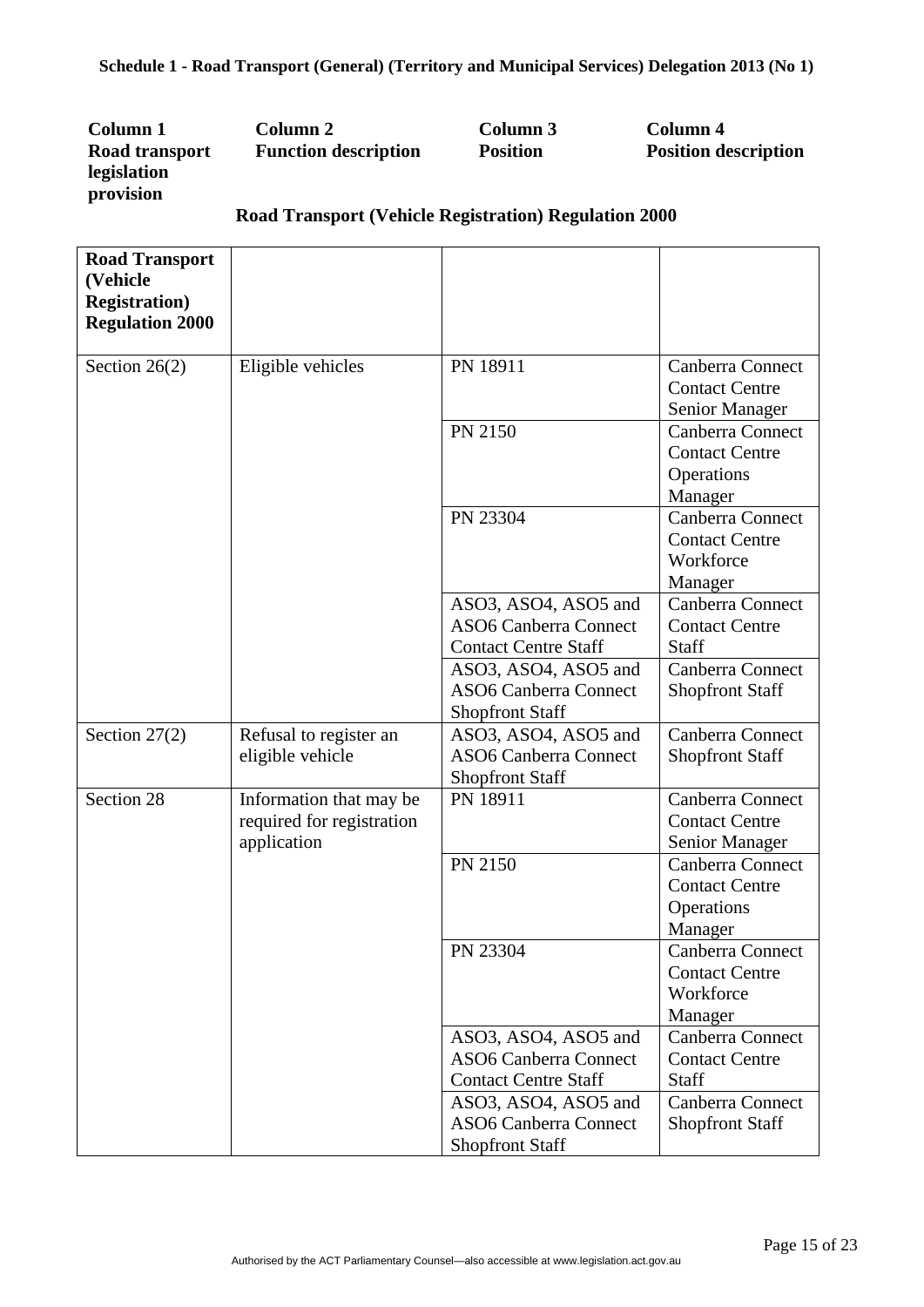| Column 1       | Column 2                    | Column 3        | Column 4                    |
|----------------|-----------------------------|-----------------|-----------------------------|
| Road transport | <b>Function description</b> | <b>Position</b> | <b>Position description</b> |
| legislation    |                             |                 |                             |
| provision      |                             |                 |                             |

| Section 29          | Supporting evidence for   | ASO3, ASO4, ASO5 and         | Canberra Connect       |
|---------------------|---------------------------|------------------------------|------------------------|
|                     | registration application  | <b>ASO6 Canberra Connect</b> | <b>Shopfront Staff</b> |
|                     |                           | <b>Shopfront Staff</b>       |                        |
| Section $31(3)$     | Duration of registration  | ASO3, ASO4, ASO5 and         | Canberra Connect       |
|                     |                           | <b>ASO6 Canberra Connect</b> | <b>Shopfront Staff</b> |
|                     |                           | <b>Shopfront Staff</b>       |                        |
| Section $37(1)$ and | Changes in description or | PN 18911                     | Canberra Connect       |
| 37(2)               | configuration to be       |                              | <b>Contact Centre</b>  |
|                     | recorded                  |                              | Senior Manager         |
|                     |                           | PN 2150                      | Canberra Connect       |
|                     |                           |                              | <b>Contact Centre</b>  |
|                     |                           |                              | Operations             |
|                     |                           |                              | Manager                |
|                     |                           | PN 23304                     | Canberra Connect       |
|                     |                           |                              | <b>Contact Centre</b>  |
|                     |                           |                              | Workforce              |
|                     |                           |                              | Manager                |
|                     |                           | ASO3, ASO4, ASO5 and         | Canberra Connect       |
|                     |                           | <b>ASO6 Canberra Connect</b> | <b>Contact Centre</b>  |
|                     |                           | <b>Contact Centre Staff</b>  | Staff                  |
|                     |                           | ASO3, ASO4, ASO5 and         | Canberra Connect       |
|                     |                           | <b>ASO6 Canberra Connect</b> | <b>Shopfront Staff</b> |
|                     |                           | <b>Shopfront Staff</b>       |                        |
| Section 41          | Damaged registration      | PN 18911                     | Canberra Connect       |
|                     | certificate               |                              | <b>Contact Centre</b>  |
|                     |                           |                              | Senior Manager         |
|                     |                           | PN 2150                      | Canberra Connect       |
|                     |                           |                              | <b>Contact Centre</b>  |
|                     |                           |                              | Operations             |
|                     |                           |                              | Manager                |
|                     |                           | PN 23304                     | Canberra Connect       |
|                     |                           |                              | <b>Contact Centre</b>  |
|                     |                           |                              | Workforce              |
|                     |                           |                              | Manager                |
|                     |                           | ASO3, ASO4, ASO5 and         | Canberra Connect       |
|                     |                           | <b>ASO6 Canberra Connect</b> | <b>Contact Centre</b>  |
|                     |                           | <b>Contact Centre Staff</b>  | Staff                  |
|                     |                           | ASO3, ASO4, ASO5 and         | Canberra Connect       |
|                     |                           | <b>ASO6 Canberra Connect</b> | <b>Shopfront Staff</b> |
|                     |                           | <b>Shopfront Staff</b>       |                        |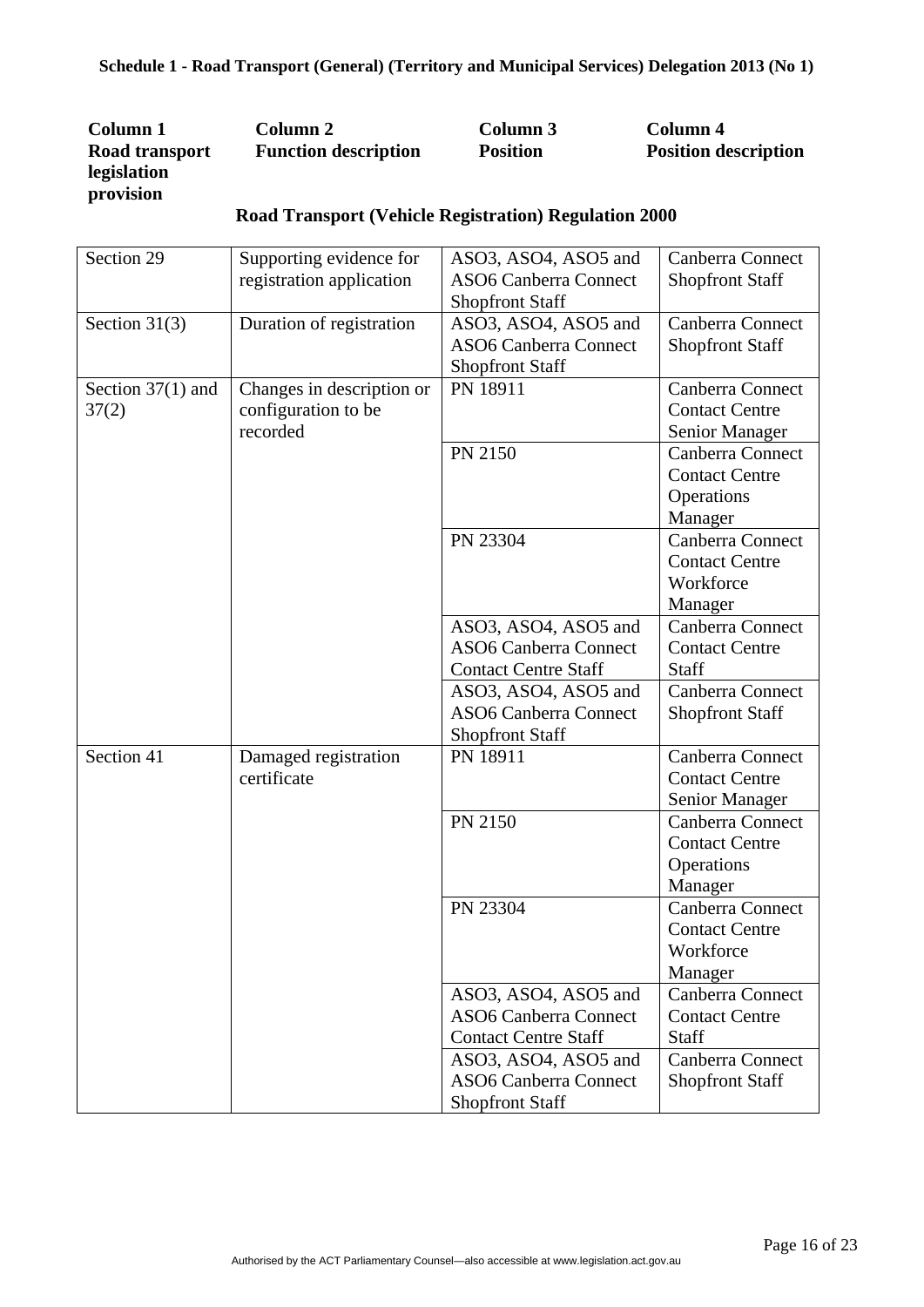| Column 1       | Column 2                    | Column 3          | Column 4                    |
|----------------|-----------------------------|-------------------|-----------------------------|
| Road transport | <b>Function description</b> | <b>Position</b>   | <b>Position description</b> |
| legislation    |                             |                   |                             |
| provision      |                             | $\cdots$ $\cdots$ |                             |

| Section $42(2)$ | Lost, stolen or destroyed | PN 18911                     | Canberra Connect       |
|-----------------|---------------------------|------------------------------|------------------------|
|                 | registration certificates |                              | <b>Contact Centre</b>  |
|                 |                           |                              | Senior Manager         |
|                 |                           | PN 2150                      | Canberra Connect       |
|                 |                           |                              | <b>Contact Centre</b>  |
|                 |                           |                              | Operations             |
|                 |                           |                              | Manager                |
|                 |                           | PN 23304                     | Canberra Connect       |
|                 |                           |                              | <b>Contact Centre</b>  |
|                 |                           |                              | Workforce              |
|                 |                           |                              | Manager                |
|                 |                           | ASO3, ASO4, ASO5 and         | Canberra Connect       |
|                 |                           | <b>ASO6 Canberra Connect</b> | <b>Contact Centre</b>  |
|                 |                           | <b>Contact Centre Staff</b>  | Staff                  |
|                 |                           | ASO3, ASO4, ASO5 and         | Canberra Connect       |
|                 |                           | <b>ASO6 Canberra Connect</b> | <b>Shopfront Staff</b> |
|                 |                           | <b>Shopfront Staff</b>       |                        |
| Section $42(4)$ | Lost, stolen or destroyed | PN 18911                     | Canberra Connect       |
|                 | registration certificates |                              | <b>Contact Centre</b>  |
|                 |                           |                              | Senior Manager         |
|                 |                           | PN 2150                      | Canberra Connect       |
|                 |                           |                              | <b>Contact Centre</b>  |
|                 |                           |                              | Operations             |
|                 |                           |                              | Manager                |
|                 |                           | PN 23304                     | Canberra Connect       |
|                 |                           |                              | <b>Contact Centre</b>  |
|                 |                           |                              | Workforce              |
|                 |                           |                              | Manager                |
|                 |                           | ASO3, ASO4, ASO5 and         | Canberra Connect       |
|                 |                           | <b>ASO6 Canberra Connect</b> | <b>Contact Centre</b>  |
|                 |                           | <b>Contact Centre Staff</b>  | Staff                  |
|                 |                           | ASO3, ASO4, ASO5 and         | Canberra Connect       |
|                 |                           | <b>ASO6 Canberra Connect</b> | <b>Shopfront Staff</b> |
|                 |                           | <b>Shopfront Staff</b>       |                        |
| Section $54(1)$ | Selling rights to non-    | ASO3, ASO4, ASO5 and         | Canberra Connect       |
|                 | standard registration     | <b>ASO6 Canberra Connect</b> | <b>Shopfront Staff</b> |
|                 | numbers                   | <b>Shopfront Staff</b>       |                        |
| Section $56(1)$ | Storage of non-standard   | ASO3, ASO4, ASO5 and         | Canberra Connect       |
|                 | registration numbers      | <b>ASO6 Canberra Connect</b> | <b>Shopfront Staff</b> |
|                 |                           | <b>Shopfront Staff</b>       |                        |
| Section 61      | Swapping of               | ASO3, ASO4, ASO5 and         | Canberra Connect       |
|                 | numberplates              | <b>ASO6 Canberra Connect</b> | <b>Shopfront Staff</b> |
|                 |                           | <b>Shopfront Staff</b>       |                        |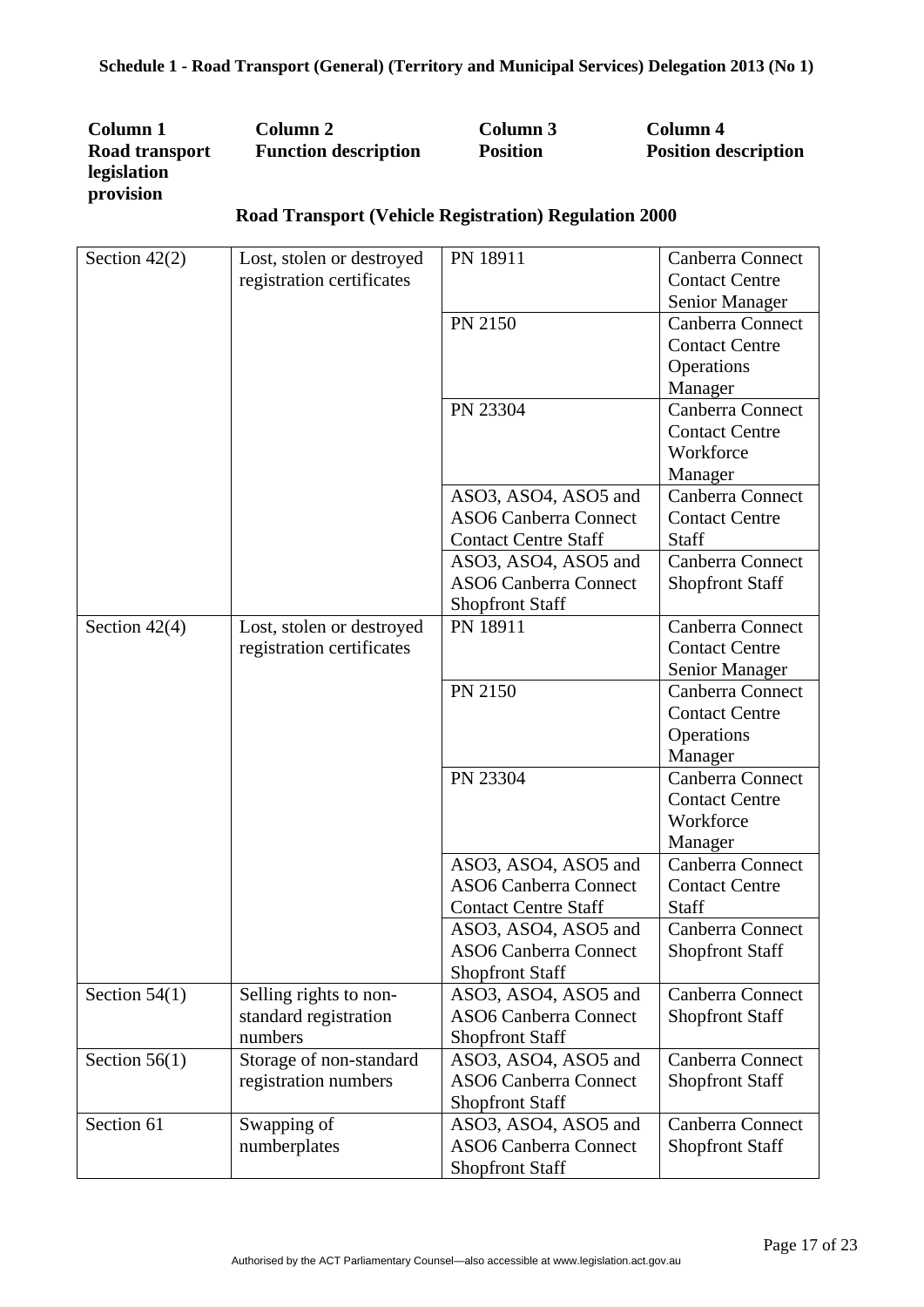| Column 1       | Column 2                    | Column 3        | Column 4                    |
|----------------|-----------------------------|-----------------|-----------------------------|
| Road transport | <b>Function description</b> | <b>Position</b> | <b>Position description</b> |
| legislation    |                             |                 |                             |
| provision      |                             |                 |                             |

| Section 62      | Transfer of numberplate   | ASO3, ASO4, ASO5 and         | Canberra Connect       |
|-----------------|---------------------------|------------------------------|------------------------|
|                 | to another vehicle        | <b>ASO6 Canberra Connect</b> | <b>Shopfront Staff</b> |
|                 |                           | <b>Shopfront Staff</b>       |                        |
| Section 63      | Exchange of               | ASO3, ASO4, ASO5 and         | Canberra Connect       |
|                 | numberplates              | <b>ASO6 Canberra Connect</b> | <b>Shopfront Staff</b> |
|                 |                           | <b>Shopfront Staff</b>       |                        |
| Section $64(2)$ | Damaged numberplates      | ASO3, ASO4, ASO5 and         | Canberra Connect       |
|                 |                           | <b>ASO6 Canberra Connect</b> | <b>Shopfront Staff</b> |
|                 |                           | <b>Shopfront Staff</b>       |                        |
| Section $65(3)$ | Lost, stolen or destroyed | ASO3, ASO4, ASO5 and         | Canberra Connect       |
|                 | numberplates              | <b>ASO6 Canberra Connect</b> | <b>Shopfront Staff</b> |
|                 |                           | <b>Shopfront Staff</b>       |                        |
| Section $65(5)$ | Lost, stolen or destroyed | ASO3, ASO4, ASO5 and         | Canberra Connect       |
|                 | numberplates              | <b>ASO6 Canberra Connect</b> | <b>Shopfront Staff</b> |
|                 |                           | <b>Shopfront Staff</b>       |                        |
| Section $65(6)$ | Lost, stolen or destroyed | ASO3, ASO4, ASO5 and         | Canberra Connect       |
|                 | numberplates              | <b>ASO6 Canberra Connect</b> | <b>Shopfront Staff</b> |
|                 |                           | <b>Shopfront Staff</b>       |                        |
| Section $68(4)$ | Renewal of registration   | PN 18911                     | Canberra Connect       |
|                 |                           |                              | <b>Contact Centre</b>  |
|                 |                           |                              | Senior Manager         |
|                 |                           | PN 2150                      | Canberra Connect       |
|                 |                           |                              | <b>Contact Centre</b>  |
|                 |                           |                              | Operations             |
|                 |                           |                              | Manager                |
|                 |                           | PN 23304                     | Canberra Connect       |
|                 |                           |                              | <b>Contact Centre</b>  |
|                 |                           |                              | Workforce              |
|                 |                           |                              | Manager                |
|                 |                           | ASO3, ASO4, ASO5 and         | Canberra Connect       |
|                 |                           | <b>ASO6 Canberra Connect</b> | <b>Contact Centre</b>  |
|                 |                           | <b>Contact Centre Staff</b>  | Staff                  |
|                 |                           | ASO3, ASO4, ASO5 and         | Canberra Connect       |
|                 |                           | <b>ASO6 Canberra Connect</b> | <b>Shopfront Staff</b> |
|                 |                           | <b>Shopfront Staff</b>       |                        |
| Section $68(5)$ | Renewal of registration   | ASO3, ASO4, ASO5 and         | Canberra Connect       |
|                 |                           | <b>ASO6 Canberra Connect</b> | <b>Shopfront Staff</b> |
|                 |                           | <b>Shopfront Staff</b>       |                        |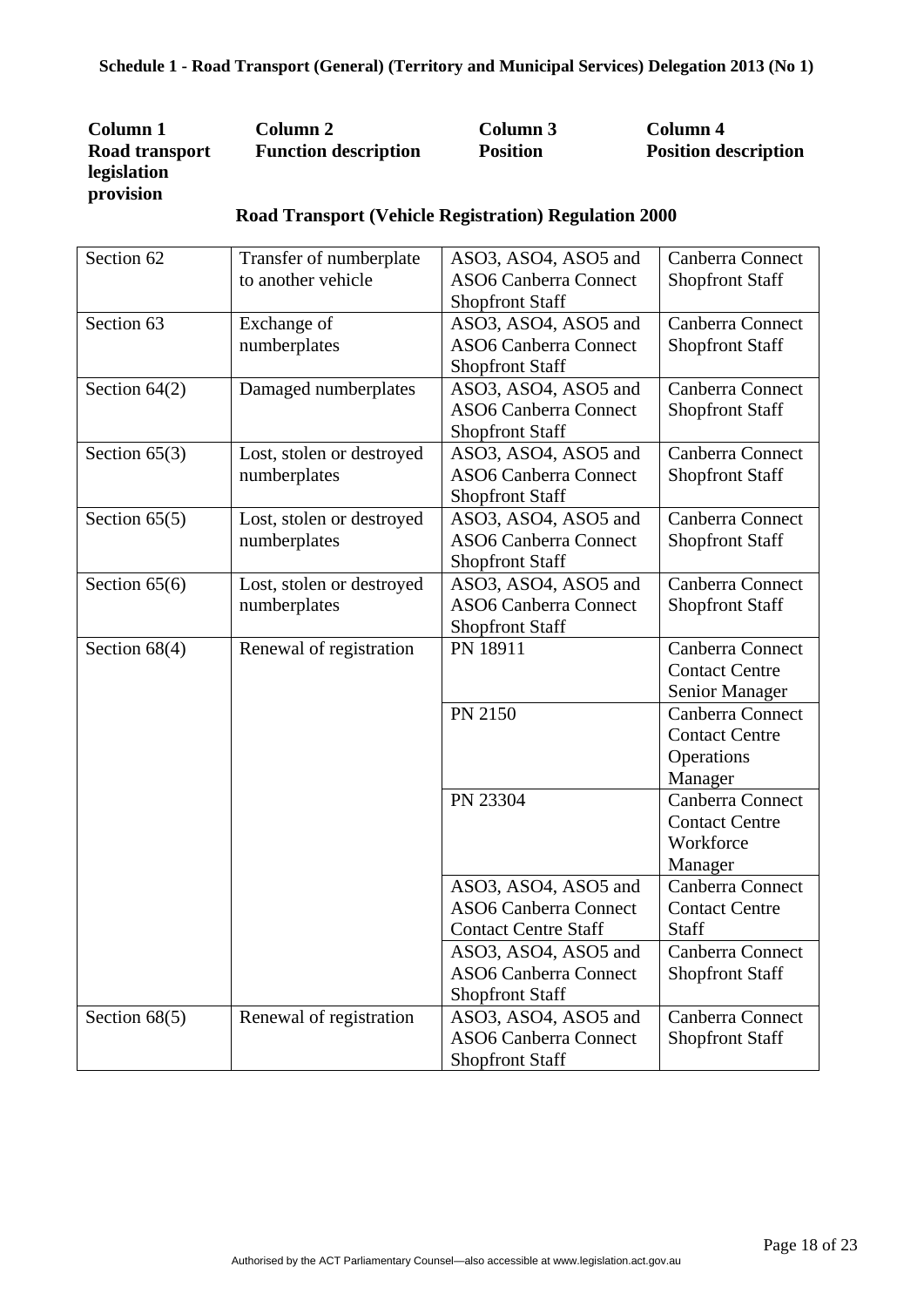| Column 1       | Column 2                                                     | Column 3        | Column 4                    |
|----------------|--------------------------------------------------------------|-----------------|-----------------------------|
| Road transport | <b>Function description</b>                                  | <b>Position</b> | <b>Position description</b> |
| legislation    |                                                              |                 |                             |
| provision      |                                                              |                 |                             |
|                | <b>Deed Trepenent (Vehicle Decisivation) Deculation 2000</b> |                 |                             |

| Section $68(7)$ | Renewal of registration | PN 18911                     | Canberra Connect       |
|-----------------|-------------------------|------------------------------|------------------------|
|                 |                         |                              | <b>Contact Centre</b>  |
|                 |                         |                              | Senior Manager         |
|                 |                         | PN 2150                      | Canberra Connect       |
|                 |                         |                              | <b>Contact Centre</b>  |
|                 |                         |                              | Operations             |
|                 |                         |                              | Manager                |
|                 |                         | PN 23304                     | Canberra Connect       |
|                 |                         |                              | <b>Contact Centre</b>  |
|                 |                         |                              | Workforce              |
|                 |                         |                              | Manager                |
|                 |                         | ASO3, ASO4, ASO5 and         | Canberra Connect       |
|                 |                         | <b>ASO6 Canberra Connect</b> | <b>Contact Centre</b>  |
|                 |                         | <b>Contact Centre Staff</b>  | Staff                  |
|                 |                         | ASO3, ASO4, ASO5 and         | Canberra Connect       |
|                 |                         | <b>ASO6 Canberra Connect</b> | <b>Shopfront Staff</b> |
|                 |                         | <b>Shopfront Staff</b>       |                        |
| Section $68(8)$ | Renewal of registration | PN 18911                     | Canberra Connect       |
|                 |                         |                              | <b>Contact Centre</b>  |
|                 |                         |                              | Senior Manager         |
|                 |                         | PN 2150                      | Canberra Connect       |
|                 |                         |                              | <b>Contact Centre</b>  |
|                 |                         |                              | Operations             |
|                 |                         |                              | Manager                |
|                 |                         | PN 23304                     | Canberra Connect       |
|                 |                         |                              | <b>Contact Centre</b>  |
|                 |                         |                              | Workforce              |
|                 |                         |                              | Manager                |
|                 |                         | ASO3, ASO4, ASO5 and         | Canberra Connect       |
|                 |                         | <b>ASO6 Canberra Connect</b> | <b>Contact Centre</b>  |
|                 |                         | <b>Contact Centre Staff</b>  | Staff                  |
|                 |                         | ASO3, ASO4, ASO5 and         | Canberra Connect       |
|                 |                         | <b>ASO6 Canberra Connect</b> | Shopfront Staff        |
|                 |                         | <b>Shopfront Staff</b>       |                        |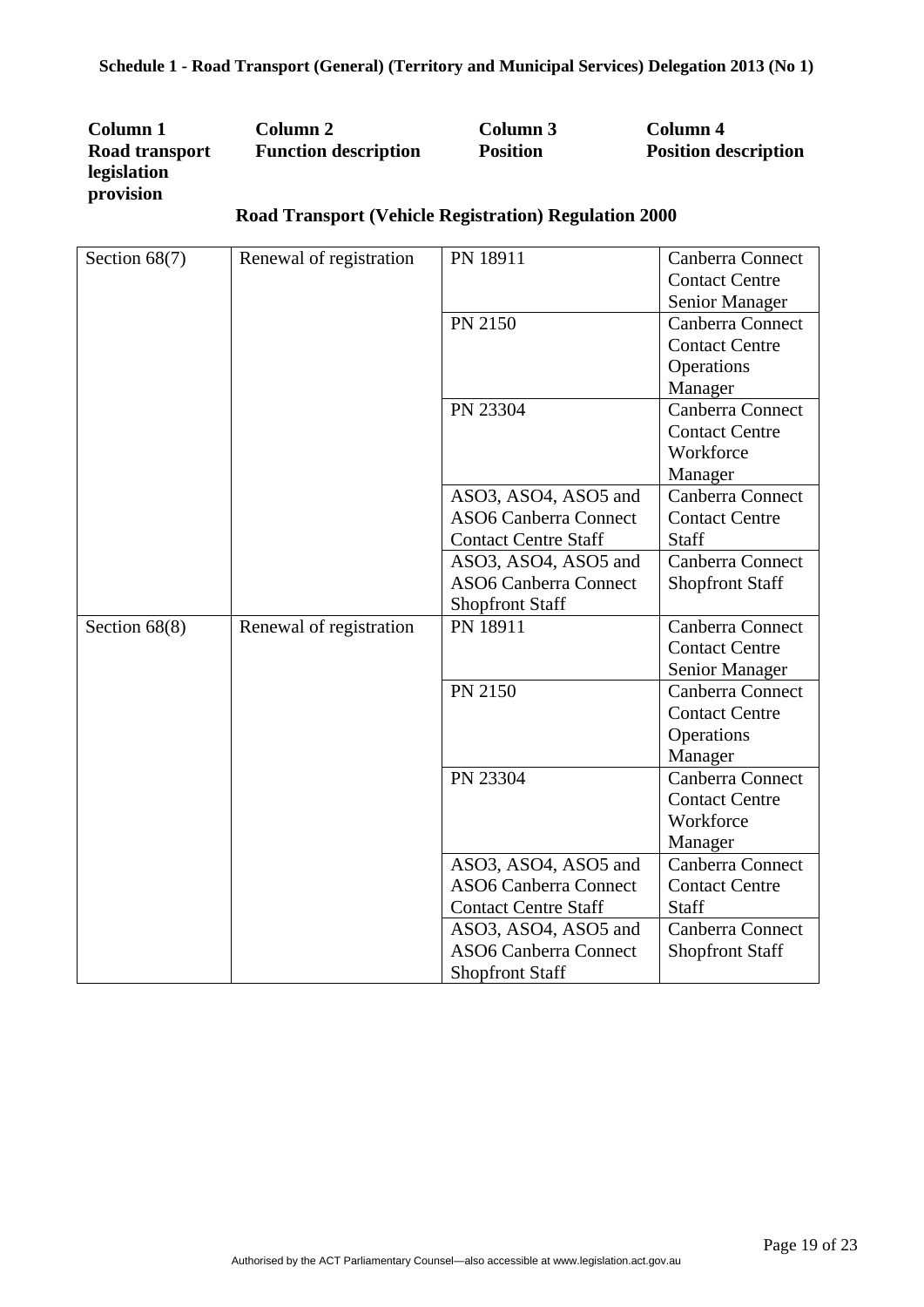| Column 1       | Column 2                                                     | Column 3        | Column 4                    |
|----------------|--------------------------------------------------------------|-----------------|-----------------------------|
| Road transport | <b>Function description</b>                                  | <b>Position</b> | <b>Position description</b> |
| legislation    |                                                              |                 |                             |
| provision      |                                                              |                 |                             |
|                | <b>Deed Trepenent (Vehicle Decisivation) Deculation 2000</b> |                 |                             |

| Section $68(9)$  | Renewal of registration | PN 18911                     | Canberra Connect       |
|------------------|-------------------------|------------------------------|------------------------|
|                  |                         |                              | <b>Contact Centre</b>  |
|                  |                         |                              | Senior Manager         |
|                  |                         | PN 2150                      | Canberra Connect       |
|                  |                         |                              | <b>Contact Centre</b>  |
|                  |                         |                              | Operations             |
|                  |                         |                              | Manager                |
|                  |                         | PN 23304                     | Canberra Connect       |
|                  |                         |                              | <b>Contact Centre</b>  |
|                  |                         |                              | Workforce              |
|                  |                         |                              | Manager                |
|                  |                         | ASO3, ASO4, ASO5 and         | Canberra Connect       |
|                  |                         | <b>ASO6 Canberra Connect</b> | <b>Contact Centre</b>  |
|                  |                         | <b>Contact Centre Staff</b>  | Staff                  |
|                  |                         | ASO3, ASO4, ASO5 and         | Canberra Connect       |
|                  |                         | <b>ASO6 Canberra Connect</b> | <b>Shopfront Staff</b> |
|                  |                         | <b>Shopfront Staff</b>       |                        |
| Section $68(10)$ | Renewal of registration | PN 18911                     | Canberra Connect       |
|                  |                         |                              | <b>Contact Centre</b>  |
|                  |                         |                              | Senior Manager         |
|                  |                         | PN 2150                      | Canberra Connect       |
|                  |                         |                              | <b>Contact Centre</b>  |
|                  |                         |                              | Operations             |
|                  |                         |                              | Manager                |
|                  |                         | PN 23304                     | Canberra Connect       |
|                  |                         |                              | <b>Contact Centre</b>  |
|                  |                         |                              | Workforce              |
|                  |                         |                              | Manager                |
|                  |                         | ASO3, ASO4, ASO5 and         | Canberra Connect       |
|                  |                         | <b>ASO6 Canberra Connect</b> | <b>Contact Centre</b>  |
|                  |                         | <b>Contact Centre Staff</b>  | Staff                  |
|                  |                         | ASO3, ASO4, ASO5 and         | Canberra Connect       |
|                  |                         | <b>ASO6 Canberra Connect</b> | <b>Shopfront Staff</b> |
|                  |                         | <b>Shopfront Staff</b>       |                        |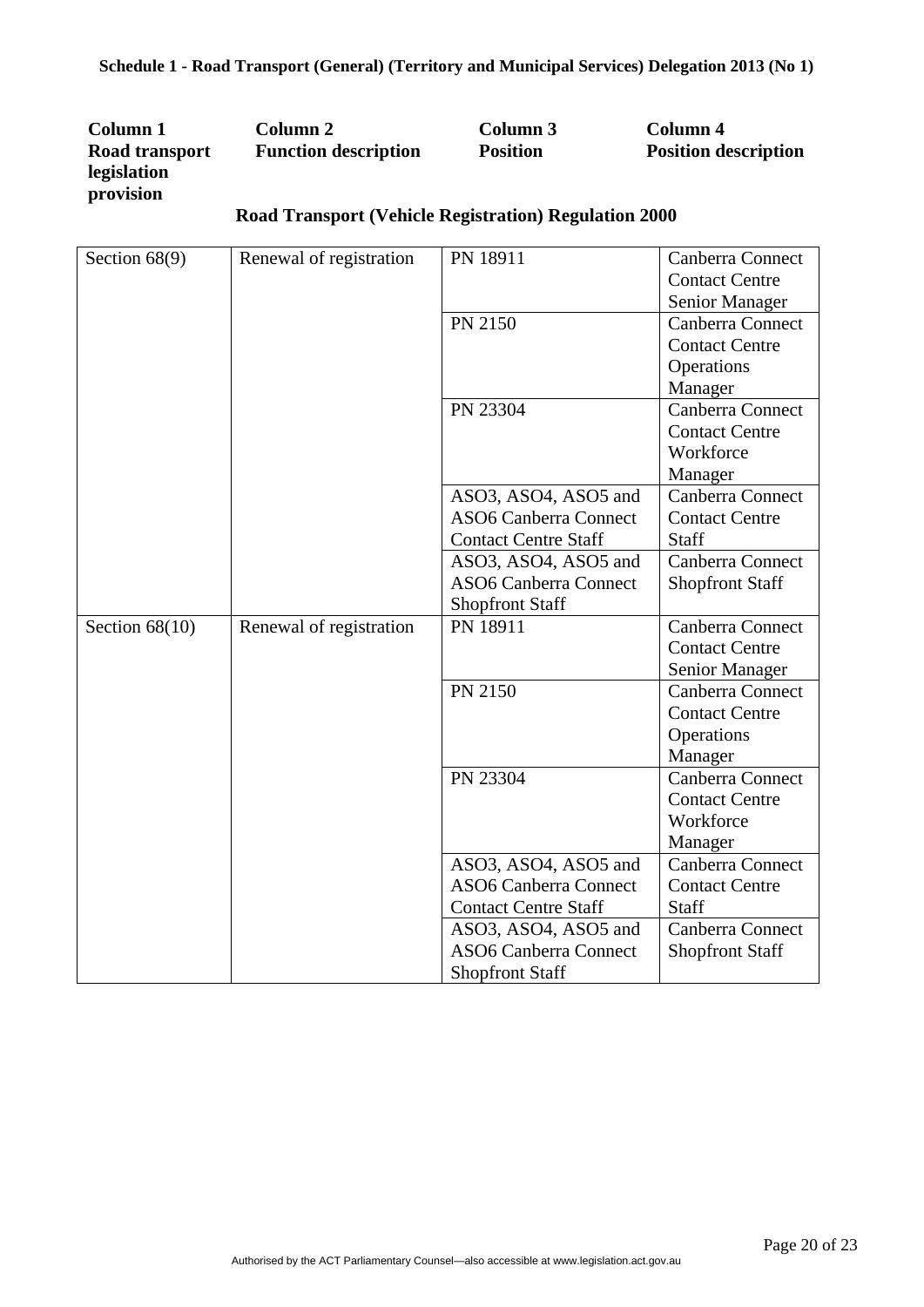| Column 1       | Column 2                    | Column 3        | Column 4                    |
|----------------|-----------------------------|-----------------|-----------------------------|
| Road transport | <b>Function description</b> | <b>Position</b> | <b>Position description</b> |
| legislation    |                             |                 |                             |
| provision      |                             |                 |                             |

| Section 75      | Interim entry about      | PN 18911                     | Canberra Connect       |
|-----------------|--------------------------|------------------------------|------------------------|
|                 | disposal of vehicle      |                              | <b>Contact Centre</b>  |
|                 |                          |                              | Senior Manager         |
|                 |                          | PN 2150                      | Canberra Connect       |
|                 |                          |                              | <b>Contact Centre</b>  |
|                 |                          |                              | Operations             |
|                 |                          |                              | Manager                |
|                 |                          | PN 23304                     | Canberra Connect       |
|                 |                          |                              | <b>Contact Centre</b>  |
|                 |                          |                              | Workforce              |
|                 |                          |                              | Manager                |
|                 |                          | ASO3, ASO4, ASO5 and         | Canberra Connect       |
|                 |                          | <b>ASO6 Canberra Connect</b> | <b>Contact Centre</b>  |
|                 |                          | <b>Contact Centre Staff</b>  | <b>Staff</b>           |
|                 |                          | ASO3, ASO4, ASO5 and         | Canberra Connect       |
|                 |                          | <b>ASO6 Canberra Connect</b> | <b>Shopfront Staff</b> |
|                 |                          | <b>Shopfront Staff</b>       |                        |
| Section $77(2)$ | Transfer on death of     | ASO3, ASO4, ASO5 and         | Canberra Connect       |
|                 | registered operator      | <b>ASO6 Canberra Connect</b> | <b>Shopfront Staff</b> |
|                 |                          | <b>Shopfront Staff</b>       |                        |
| Section 77(3)   | Transfer on death of     | ASO3, ASO4, ASO5 and         | Canberra Connect       |
|                 | registered operator      | <b>ASO6 Canberra Connect</b> | <b>Shopfront Staff</b> |
|                 |                          | <b>Shopfront Staff</b>       |                        |
| Section 78      | When transfer of         | PN 18911                     | Canberra Connect       |
|                 | registration may or must |                              | <b>Contact Centre</b>  |
|                 | be refused               |                              | Senior Manager         |
|                 |                          | PN 2150                      | Canberra Connect       |
|                 |                          |                              | <b>Contact Centre</b>  |
|                 |                          |                              | Operations             |
|                 |                          |                              | Manager                |
|                 |                          | PN 23304                     | Canberra Connect       |
|                 |                          |                              | <b>Contact Centre</b>  |
|                 |                          |                              | Workforce              |
|                 |                          |                              | Manager                |
|                 |                          | ASO3, ASO4, ASO5 and         | Canberra Connect       |
|                 |                          | <b>ASO6 Canberra Connect</b> | <b>Contact Centre</b>  |
|                 |                          | <b>Contact Centre Staff</b>  | <b>Staff</b>           |
|                 |                          | ASO3, ASO4, ASO5 and         | Canberra Connect       |
|                 |                          | <b>ASO6 Canberra Connect</b> | <b>Shopfront Staff</b> |
|                 |                          | <b>Shopfront Staff</b>       |                        |
| Section 79      | Action on approval of    | ASO3, ASO4, ASO5 and         | Canberra Connect       |
|                 | application for transfer | <b>ASO6 Canberra Connect</b> | <b>Shopfront Staff</b> |
|                 |                          | <b>Shopfront Staff</b>       |                        |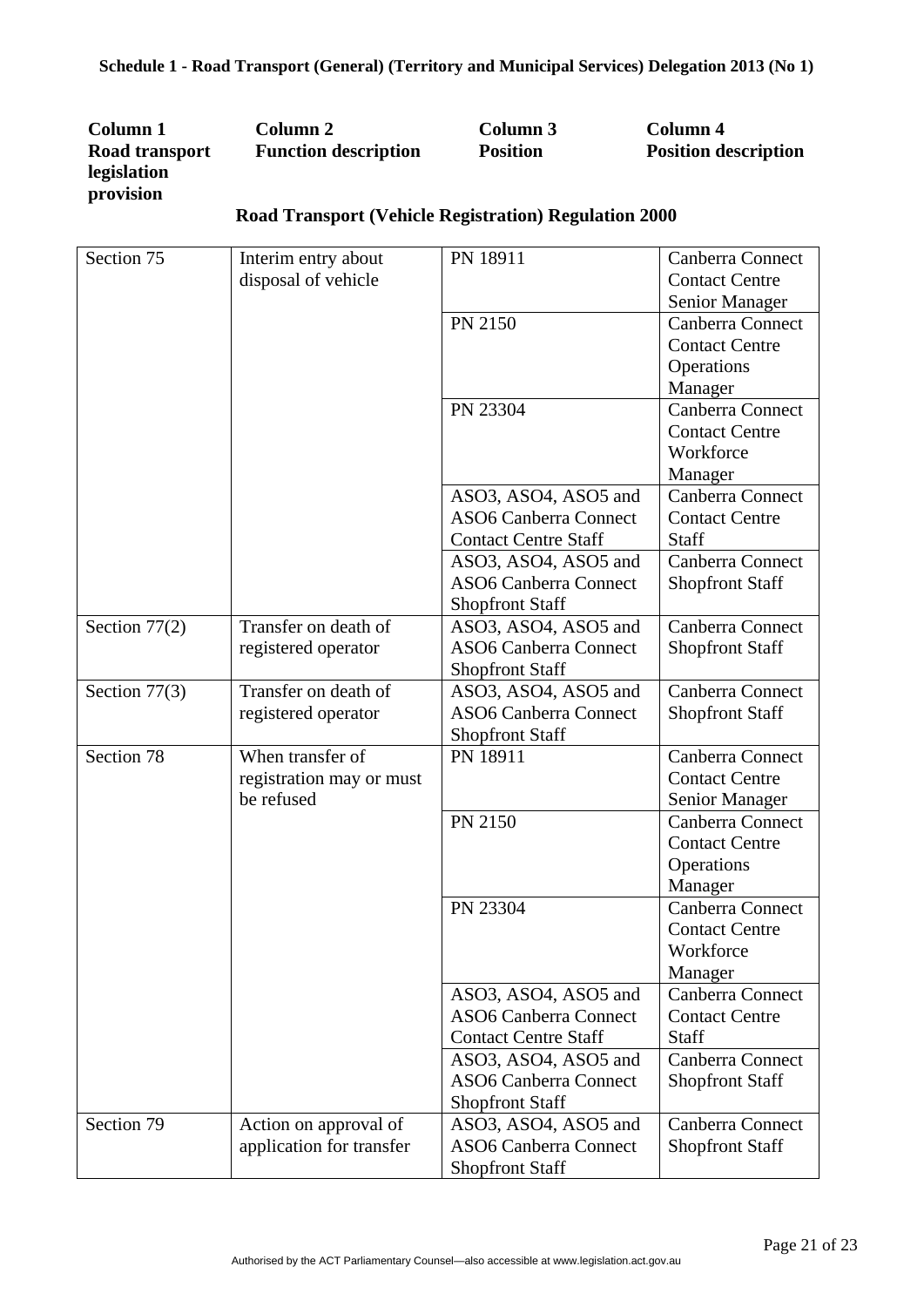| Column 1       | Column 2                    | Column 3        | Column 4                    |
|----------------|-----------------------------|-----------------|-----------------------------|
| Road transport | <b>Function description</b> | <b>Position</b> | <b>Position description</b> |
| legislation    |                             |                 |                             |
| provision      |                             |                 |                             |

| Section $86(1)$  | Issue of unregistered     | PN 18911                     | Canberra Connect       |
|------------------|---------------------------|------------------------------|------------------------|
|                  | vehicle permits etc       |                              | <b>Contact Centre</b>  |
|                  |                           |                              | Senior Manager         |
|                  |                           | PN 2150                      | Canberra Connect       |
|                  |                           |                              | <b>Contact Centre</b>  |
|                  |                           |                              | Operations             |
|                  |                           |                              | Manager                |
|                  |                           | PN 23304                     | Canberra Connect       |
|                  |                           |                              | <b>Contact Centre</b>  |
|                  |                           |                              | Workforce              |
|                  |                           |                              | Manager                |
|                  |                           | ASO3, ASO4, ASO5 and         | Canberra Connect       |
|                  |                           | <b>ASO6 Canberra Connect</b> | <b>Contact Centre</b>  |
|                  |                           | <b>Contact Centre Staff</b>  | <b>Staff</b>           |
|                  |                           | ASO3, ASO4, ASO5 and         | Canberra Connect       |
|                  |                           | <b>ASO6 Canberra Connect</b> | <b>Shopfront Staff</b> |
|                  |                           | <b>Shopfront Staff</b>       |                        |
| Section 92       | Replacement               | PN 18911                     | Canberra Connect       |
|                  | identification labels     |                              | <b>Contact Centre</b>  |
|                  |                           |                              | Senior Manager         |
|                  |                           | PN 2150                      | Canberra Connect       |
|                  |                           |                              | <b>Contact Centre</b>  |
|                  |                           |                              | Operations             |
|                  |                           |                              | Manager                |
|                  |                           | PN 23304                     | Canberra Connect       |
|                  |                           |                              | <b>Contact Centre</b>  |
|                  |                           |                              | Workforce              |
|                  |                           |                              | Manager                |
|                  |                           | ASO3, ASO4, ASO5 and         | Canberra Connect       |
|                  |                           | <b>ASO6 Canberra Connect</b> | <b>Contact Centre</b>  |
|                  |                           | <b>Contact Centre Staff</b>  | Staff                  |
|                  |                           | ASO3, ASO4, ASO5 and         | Canberra Connect       |
|                  |                           | <b>ASO6 Canberra Connect</b> | <b>Shopfront Staff</b> |
|                  |                           | <b>Shopfront Staff</b>       |                        |
| Section $160(3)$ | Recording, clearance and  | ASO3, ASO4, ASO5 and         | Canberra Connect       |
|                  | withdrawal of defect      | <b>ASO6 Canberra Connect</b> | <b>Shopfront Staff</b> |
|                  | notices                   | <b>Shopfront Staff</b>       |                        |
| Section $162(2)$ | 2 individuals may be      | ASO3, ASO4, ASO5 and         | Canberra Connect       |
|                  | recorded as registered    | <b>ASO6 Canberra Connect</b> | <b>Shopfront Staff</b> |
|                  | operator of light vehicle | <b>Shopfront Staff</b>       |                        |
| Section $162(3)$ | 2 individuals may be      | ASO3, ASO4, ASO5 and         | Canberra Connect       |
|                  | recorded as registered    | <b>ASO6 Canberra Connect</b> | <b>Shopfront Staff</b> |
|                  | operator of light vehicle | <b>Shopfront Staff</b>       |                        |